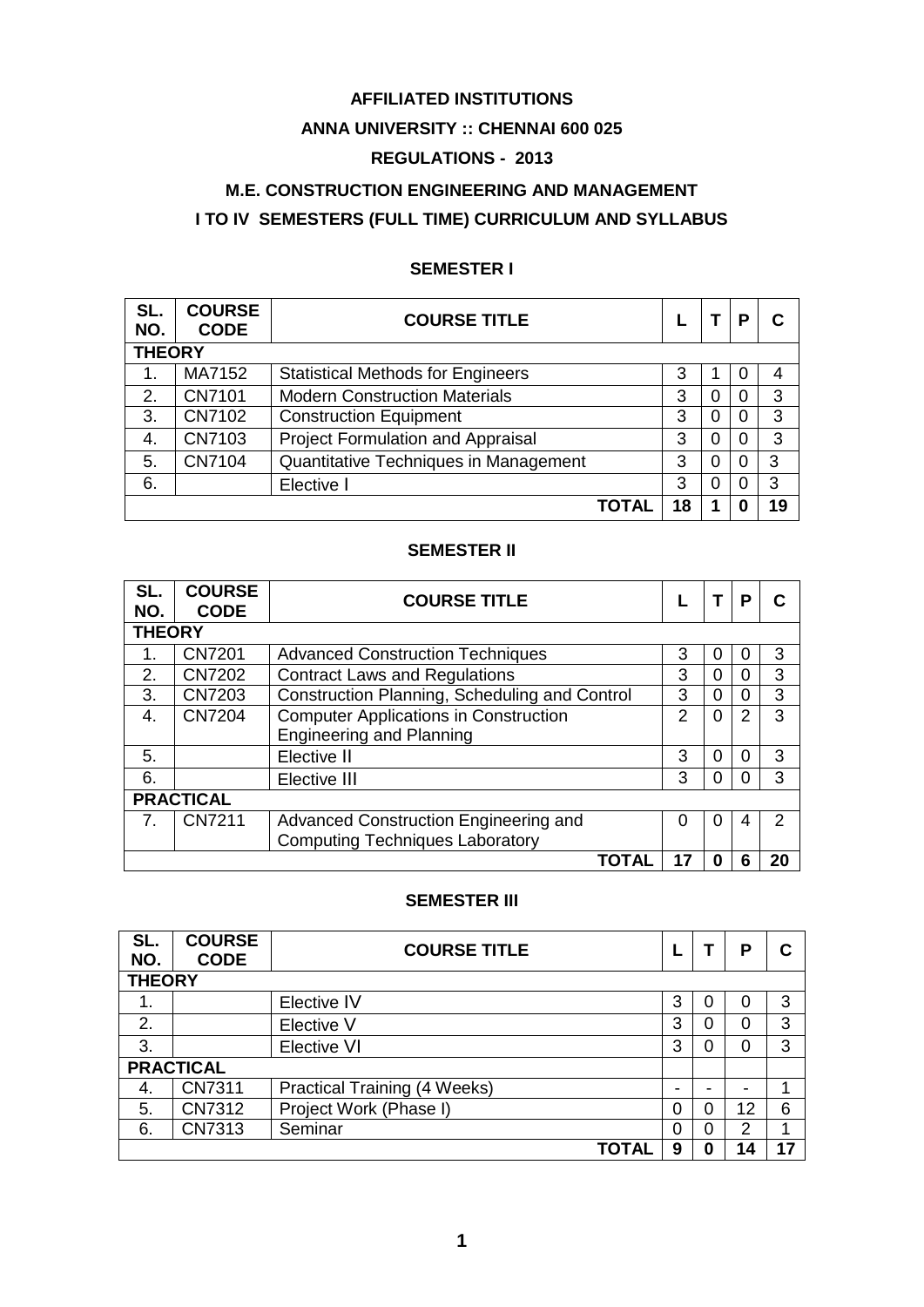### **SEMESTER IV**

| SL.<br>NO.       | <b>COURSE</b><br><b>CODE</b> | <b>COURSE TITLE</b>     |  |  | D  |    |  |
|------------------|------------------------------|-------------------------|--|--|----|----|--|
| <b>PRACTICAL</b> |                              |                         |  |  |    |    |  |
| . .              | CN7411                       | Project Work (Phase II) |  |  | 24 |    |  |
|                  |                              | <b>TOTAL</b>            |  |  | 24 | 10 |  |

### **TOTAL CREDITS TO BE EARNED FOR THE AWARD OF THE DEGREE: 68**

### **SL. NO. COURSE CODE COURSE TITLE L T P C (Elective I)** 1. | CN7001 | [Advanced](#page-12-0) Concrete Technology | 3 | 0 | 0 | 3 2.  $\sqrt{CN7002}$  [Shoring,](#page-12-1) Scaffolding and Formwork 3 0 0 3 **(Elective II & III) 0** 4. CN7004 [Energy](#page-14-1) Efficient Buildings 3 0 0 3 **5.** CN7005 [Construction](#page-16-0) Project Management 3 0 0 3 3. CN7003 [System](#page-14-0) Integration in Construction 3 0 0 3 6. CN7006 [Construction](#page-17-0) Personnel Management 3 0 0 3 **(Elective IV,V,VI)** 7. CN7007 [Quality](#page-17-1) Control and Assurance in Construction 3 0 0 3 8. CN7008 [Economics](#page-18-0) and Finance Management in **Construction**  $3 0 0 3$ 9. CN7009 [Resource](#page-19-0) Management and Control in **Construction**  $3 0 0 3$ 10. CN7010 [Project](#page-20-0) Safety Management 3 0 0 3 11. CN7011 [Management](#page-21-0) Information Systems 3 0 0 3

### **LIST OF ELECTIVES**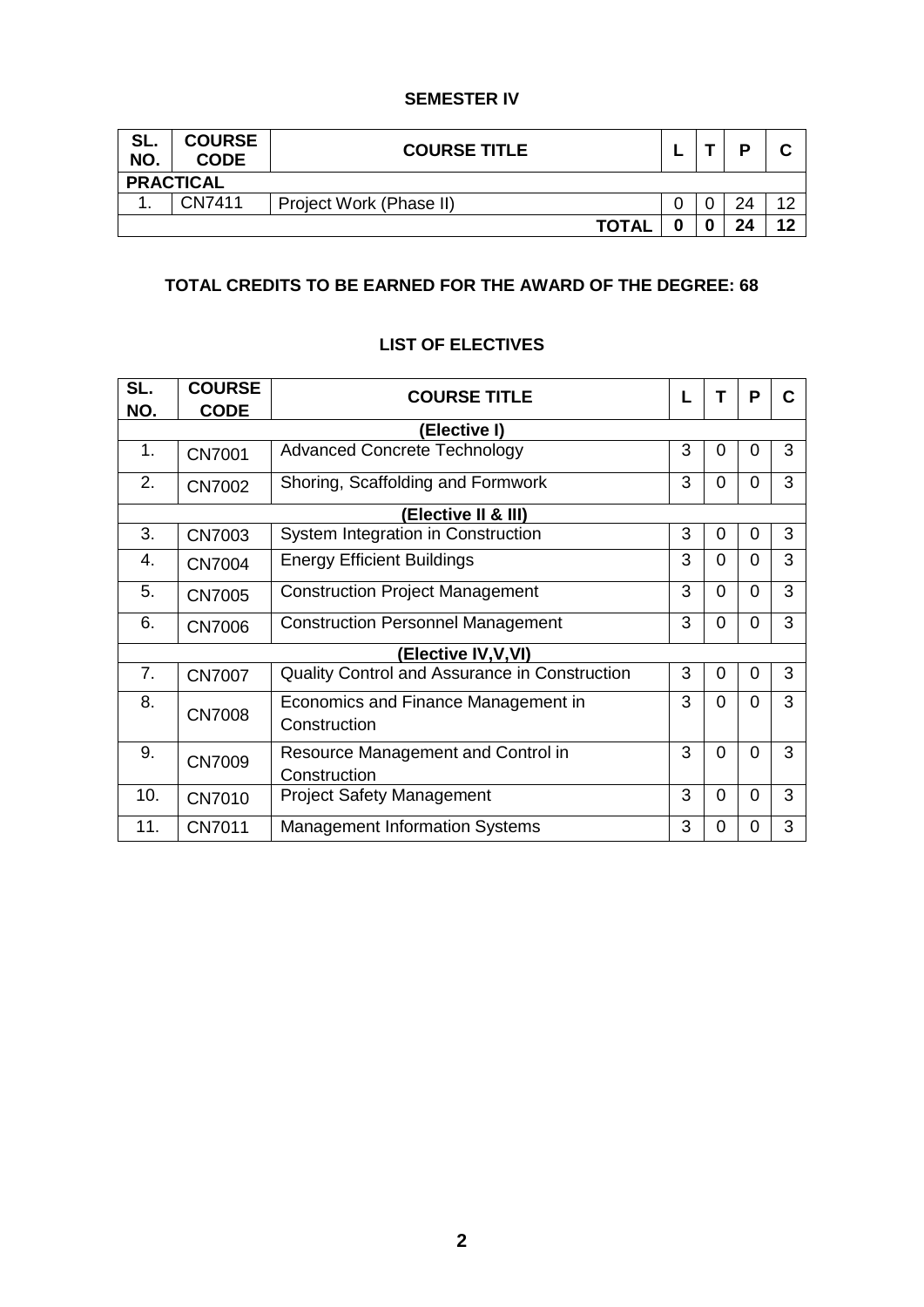### <span id="page-2-0"></span>**OBJECTIVES:**

- To study and understand the concepts of Statistical methods and its applications in Engineering.
- To study the effect of estimation theory, testing of hypothesis, correlation and regression, randomized design, and multivariate analysis.

### **UNIT I ESTIMATION THEORY 9+3**

Estimators: Unbiasedness, Consistency, Efficiency and Sufficiency – Maximum Likelihood Estimation – Method of moments.

### **UNIT II TESTING OF HYPOTHESIS 9+3**

Tests based on Normal, t,  $X^2$  and F distributions for testing of means, variance and proportions – Analysis of r x c tables – Goodness of fit.

### **UNIT III CORRELATION AND REGRESSION 9+3**

Multiple and Partial Correlation – Method of Least Squares – Plane of Regression – Properties of Residuals – Coefficient of multiple correlation – Coefficient of partial correlation – Multiple correlation with total and partial correlations – Regression and Partial correlations in terms of lower order co-efficient.

### **UNIT IV DESIGN OF EXPERIMENTS 9+3**

Analysis of variance – One-way and two-way classifications – Completely randomized design – Randomized block design – Latin square design.

### **UNIT V MULTIVARIATE ANALYSIS 9+3**

Random vectors and Matrices – Mean vectors and Covariance matrices – Multivariate Normal density and its properties – Principal components: Population principal components – Principal components from standardized variables.

### **L: 45 + T : 15 TOTAL : 60 PERIODS**

### **OUTCOME:**

 On completion of this course the students will be able to solve various problems in the field of engineering employing probability and statistical methods.

### **REFERENCES:**

- 1. Gupta.S.C., and Kapoor, V.K., "Fundamentals of Mathematical Statistics", Sultan Chand and Sons, Eleventh Edition, 2002
- 2. J.E. Freund, Mathematical Statistical", 5<sup>th</sup> Edition, Prentice Hall of India, 2001.
- 3. Jay L.Devore, "Probability and statistics for Engineering and the Sciences",  $5<sup>th</sup>$  Edition, Thomson and Duxbury, Singapore, 2002
- 4. Murray.R. SpiegelandLarry J.Stephens, "Schaum'sou Tlines- Statistics", Third Edition, Tata McGraw-Hill, 2000
- 5. R.A.Johnson and C.B.Gupta, "Miller & Freund's Probability and Statistics for Engineers", Pearson Education, Asia,  $7<sup>th</sup>$  Edition, 2007
- 6. Richard A.Johnson and Dean W.Wichern, "Applied Multivariate Statistical Analysis", Pearson Education, Asia,  $6<sup>th</sup>$  Edition, 2007

### **CN7101****MODERN CONSTRUCTION MATERIALS L T P C 3 0 0 3**

### **OBJECTIVES:**

<span id="page-2-1"></span> To study and understand the properties of modern construction materials used in construction such as special concretes, metals, composites, water proofing compounds, non weathering materials, and smart materials.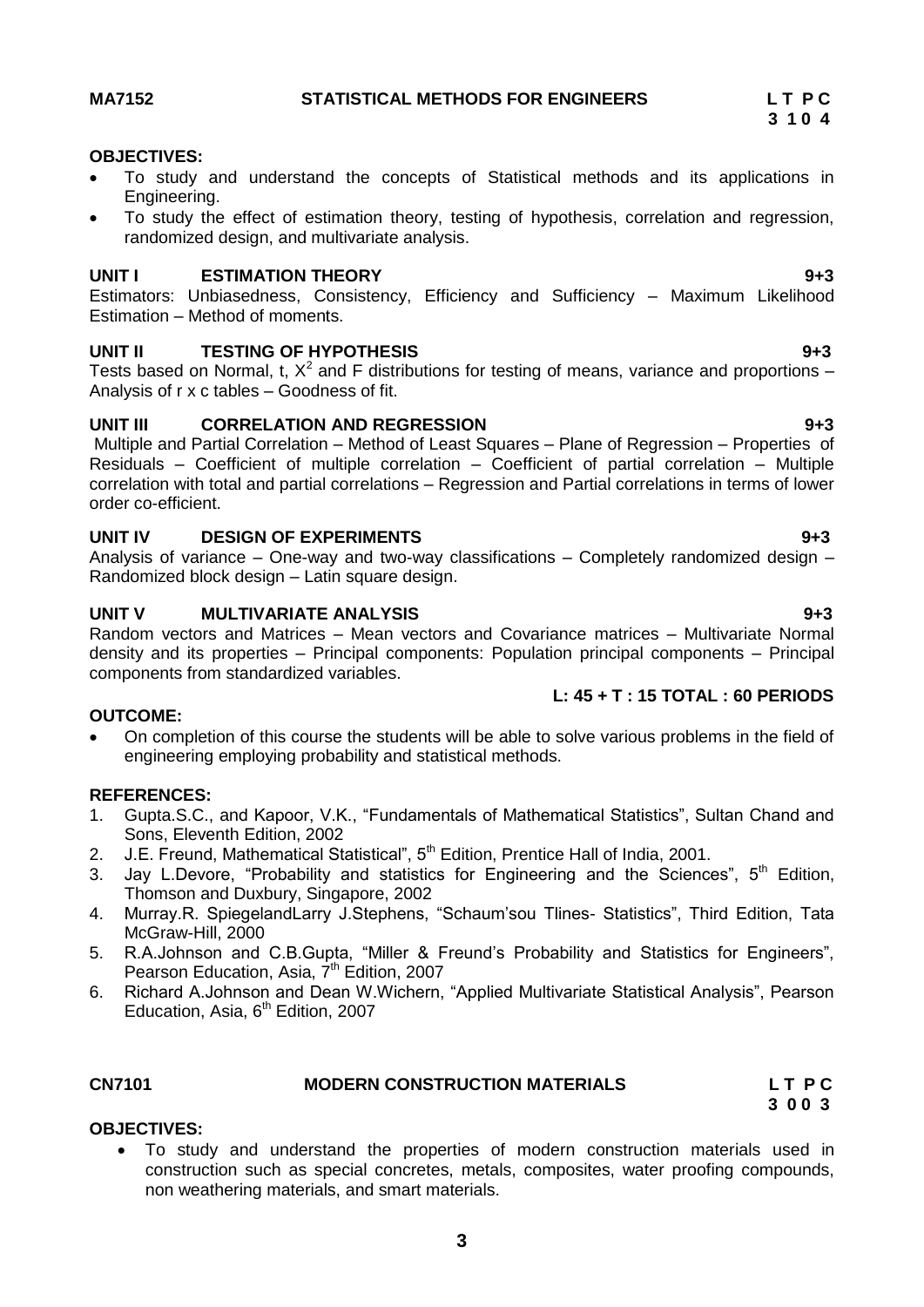### **4**

### **UNIT I SPECIAL CONCRETES 9**

Concretes, Behaviour of concretes – Properties and Advantages of High Strength and High Performance Concrete – Properties and Applications of Fibre Reinforced Concrete, Self compacting concrete, Alternate Materials to concrete on high performance & high Strength concrete.

### **UNIT II METALS 9**

Types of Steels – Manufacturing process of steel – Advantages of new alloy steels – Properties and advantages of aluminium and its products – Types of Coatings & Coatings to reinforcetment – Applications of Coatings.

### **UNIT III COMPOSITES 9**

Types of Plastics – Properties & Manufacturing process – Advantages of Reinforced polymers – Types of FRP – FRP on different structural elements – Applications of FRP.

### **UNIT IV OTHER MATERIALS 9**

Types and properties of Water Proofing Compounds – Types of Non-weathering Materials and its uses – Types of Flooring and Facade Materials and its application.

### **UNIT V SMART AND INTELLIGENT MATERIALS 9**

Types & Differences between Smart and Intelligent Materials – Special features – Case studies showing the applications of smart & Intelligent Materials.

### **OUTCOME:**

 On completion of this course the students will have the knowledge of modern construction materials to be used in the field.

### **REFERENCES:**

- 1. ACI Report 440.2R-02, "Guide for the design and construction of externally bonded RP systems for strengthening concrete structures", American Concrete Institute, 2002.
- 2. Aitkens , High Performance Concrete, McGraw Hill, 1999
- 3. Ashby, M.F. and Jones.D.R.H.H. "Engineering Materials 1: An introduction to Properties, applications and designs", Elsevier Publications, 2005.
- 4. Deucher, K.N, Korfiatis, G.P and Ezeldin, A.S, Materials for civil and Highway Engineers, Prentice Hall Inc., 1998.
- 5. Mamlouk, M.S. and Zaniewski, J.P., Materials for Civil and Construction Engineers, Prentice Hall Inc., 1999.
- 6. Santhakumar.A.R., Concrete Technology, Oxford University press, New Delhi
- 7. Shan Somayaji, Civil Engineering Materials, Prentice Hall Inc., 2001
- 8. Shetty M.S, Concrete Technology: Theory and Practice, S.Chand & Company Ltd., 2005.

### **CN7102 CONSTRUCTION EQUIPMENT L T P C 3 0 0 3**

### **OBJECTIVES:**

<span id="page-3-0"></span> To study and understand the various types of equipments used for earthwork, tunneling, drilling, blasting, dewatering, material handling conveyors and its applications in construction projects.

### **UNIT I CONSTRUCTION EQUIPMENTS AND MANAGEMENT 9**

Identification – Planning of equipment – Selection of Equipment - Equipment Management in Projects - Maintenance Management – Equipment cost – Operating cost – Cost Control of Equipment - Depreciation Analysis – Replacement of Equipment- Replacement Analysis - Safety Management

### **TOTAL : 45 PERIODS**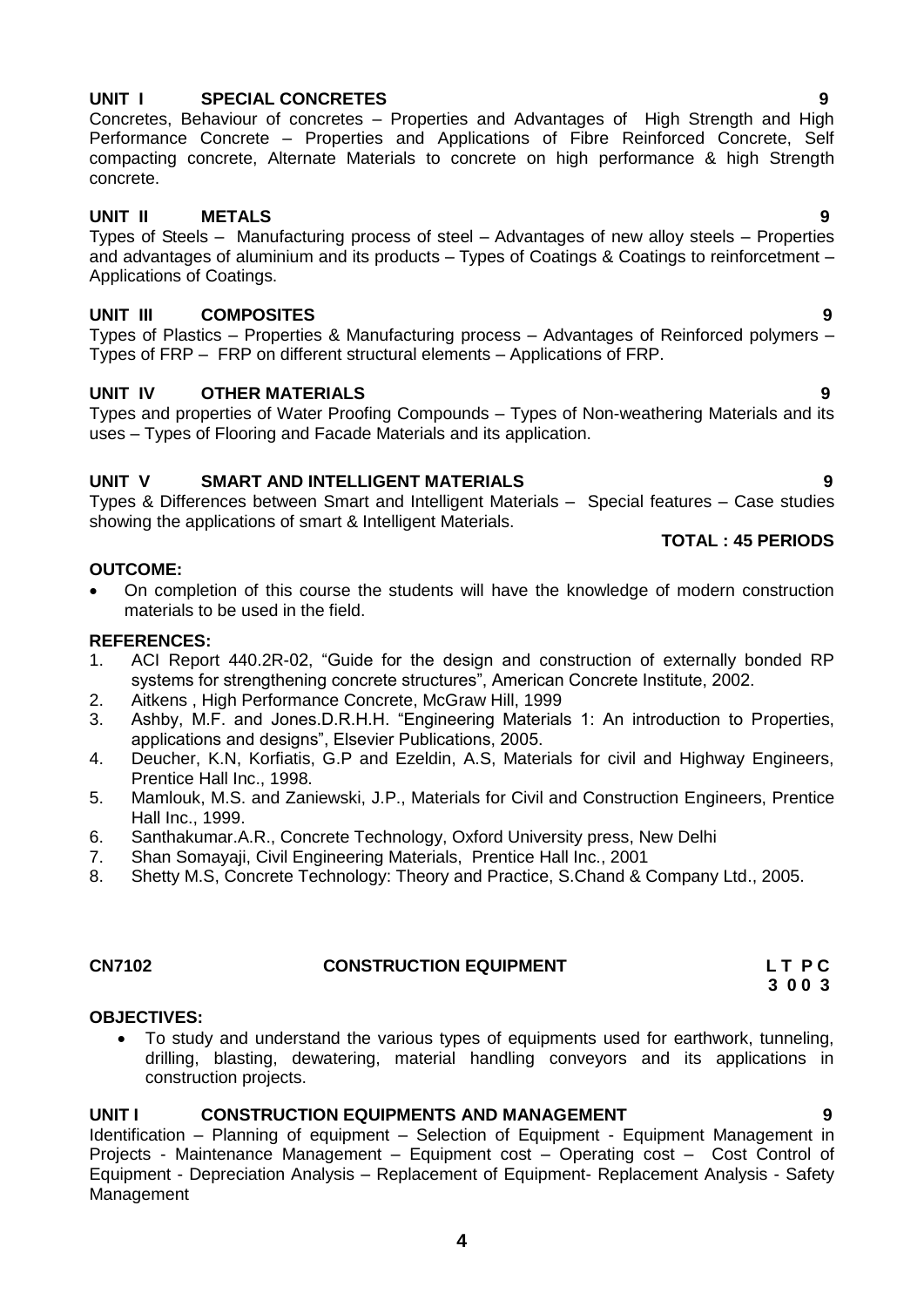### **UNIT II EQUIPMENT FOR EARTHWORK 9**

Fundamentals of Earth Work Operations - Earth Moving Operations - Types of Earth Work Equipment - Tractors, Motor Graders, Scrapers, Front end Waders – Dozer, Excavators, Rippers, Loaders, trucks and hauling equipment, Compacting Equipment, Finishing equipment.

### **UNIT III OTHER CONSTRUCTION EQUIPMENT 9**

Equipment for Dredging, Trenching, Drag line and clamshells, Tunneling – Equipment for Drilling and Blasting - Pile driving Equipment - Erection Equipment - Crane, Mobile crane - Types of pumps used in Construction - Equipment for Dewatering and Grouting – Equipment for Demolition.

### **UNIT IV ASPHALT AND CONCRETE PLANTS 9**

Aggregate production- Different Crushers – Feeders - Screening Equipment - Handling Equipment - Batching and Mixing Equipment - Pumping Equipment – Ready mix concrete equipment, Concrete pouring equipment. Asphalt Plant, Asphalt Pavers, Asphalt compacting Equipment

### **UNIT V MATERIALS HANDLING EQUIPMENT 9**

Forklifts and related equipment - Portable Material Bins – Material Handling Conveyors – Material Handling Cranes- Industrial Trucks.

### **TOTAL : 45 PERIODS**

### **OUTCOME:**

 At the end of this course students will be able to know various types of equipments to be used in the constructions projects.

### **REFERENCES:**

- 1. Deodhar, S.V. Construction Equipment and Job Planning, Khanna Publishers, New Delhi, 1988.
- 2. Dr.Mahesh Varma, Construction Equipment and its planning and Application, Metropolitan Book Company, New Delhi. 1983.
- 3. Peurifoy, R.L., Ledbetter, W.B. and Schexnayder, C., Construction Planning, Equipment and Methods, McGraw Hill, Singapore, 2006.
- 4. Sharma S.C. Construction Equipment and Management, Khanna Publishers, New Delhi, 1988.

### **CN7103 PROJECT FORMULATION AND APPRAISAL L T P C 3 0 0 3**

### **OBJECTIVES:**

<span id="page-4-0"></span> To study and understand the formulation, costing of construction projects, appraisal, finance and private sector participation.

### **UNIT I PROJECT FORMULATION 9**

Project – Concepts – Capital investments - Generation and Screening of Project Ideas - Project identification – Preliminary Analysis, Market, Technical, Financial, Economic and Ecological - Pre-Feasibility Report and its Clearance, Project Estimates and Techno-Economic Feasibility Report, Detailed Project Report – Different Project Clearances required.

### **UNIT II PROJECT COSTING 9**

Project Cash Flows – Time Value of Money – Cost of Capital.

### **UNIT III PROJECT APPRAISAL**

NPV – BCR – IRR – ARR – Urgency – Pay Back Period – Assessment of Various Methods – Indian Practice of Investment Appraisal – International Practice of Appraisal – Analysis of Risk – Different Methods – Selection of a Project and Risk Analysis in Practice.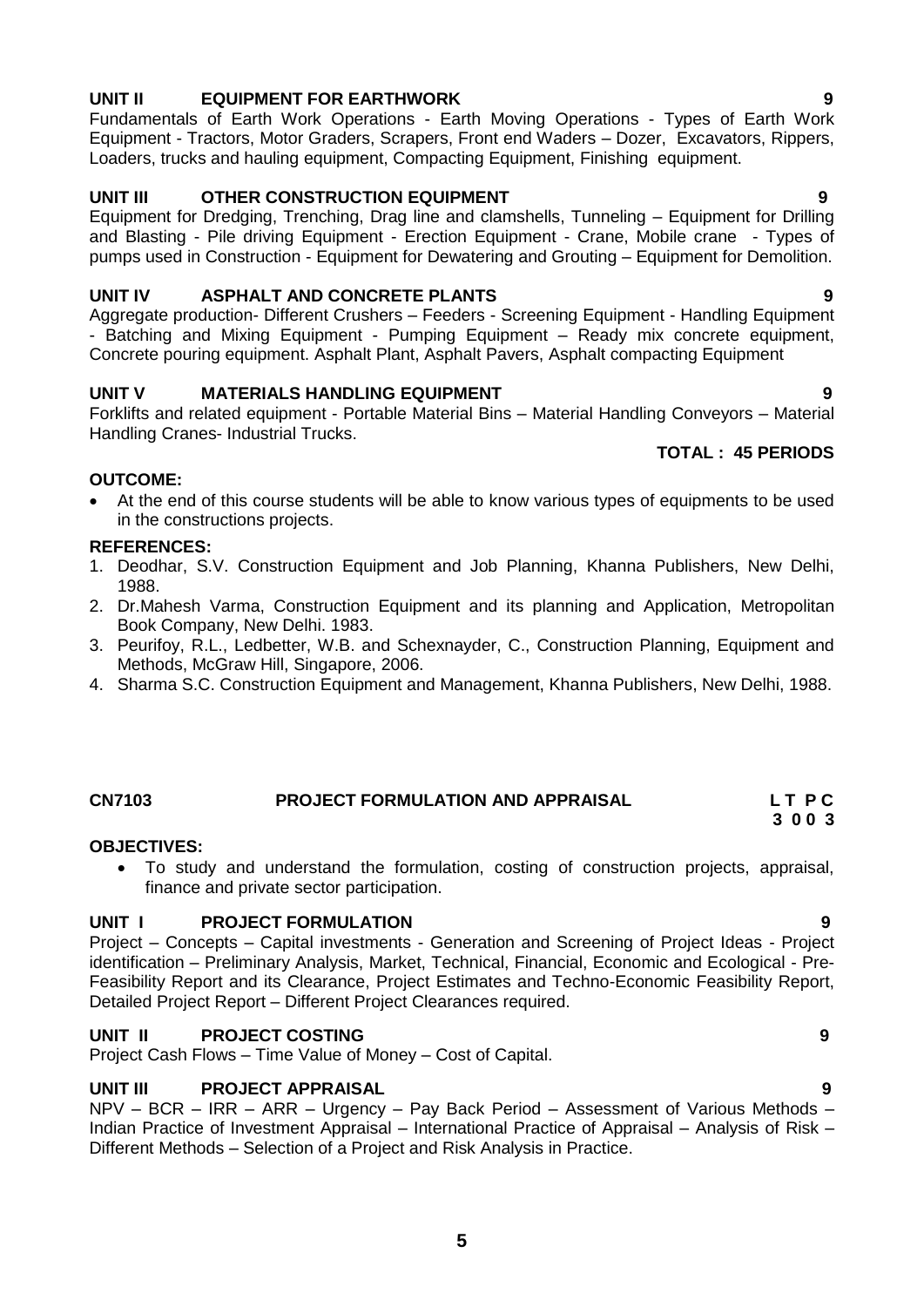### **UNIT IV PROJECT FINANCING 9**

Project Financing – Means of Finance – Financial Institutions – Special Schemes – Key Financial Indicators – Ratios.

### **UNIT V PRIVATE SECTOR PARTICIPATION 9**

Private sector participation in Infrastructure Development Projects - BOT, BOLT, BOOT - Technology Transfer and Foreign Collaboration - Scope of Technology Transfer.

### **OUTCOME:**

 On completion of this course the students will be able to know the formulations of projects, projects costing, appraisal and financing.

### **REFERENCES:**

- 1. Barcus, S.W. and Wilkinson.J.W., Hand Book of Management Consulting Services, McGraw Hill, New York, 1986.
- 2. Joy P.K., Total Project Management The Indian Context, New Delhi, Macmillan India Ltd., 1992
- 3. Prasanna Chandra, Projects Planning, Analysis, Selection, Implementation Review, McGraw Hill Publishing Company Ltd., New Delhi. 2006.
- 4. United Nations Industrial Development Organisation (UNIDO) Manual for the Preparation of Industrial Feasibility Studies, (IDBI Reproduction) Bombay, 1987.

### **CN7104** QUANTITATIVE TECHNIQUES IN MANAGEMENT LT P C<br>3 0 0 3  **3 0 0 3**

### **OBJECTIVES:**

**OUTCOME:**

- To study the various quantitative methods applied to the elements of management.
- To study the effect of production management, finance management, decision theory and managerial economics.

### **UNIT I OPERATIONS RESEARCH 9**

Introduction to Operations Research - Linear Programming – Graphical and Simplex Methods, Duality and Post – Optimality Analysis – Transportation and Assignment Problems.

### **UNIT II PRODUCTION MANAGEMENT 9**

Inventory Control - EOQ - Quantity Discounts - Safety Stock – Replacement Theory – PERT and CPM – Simulation Models – Quality Control.

### **UNIT III FINANCIAL MANAGEMENT 9**

Working Capital Management – Compound Interest and Present Value methods – Discounted Cash Flow Techniques – Capital Budgeting.

### **UNIT IV DECISION THEORY 9**

Decision Theory – Decision Rules – Decision making under conditions of certainty, risk and uncertainty – Decision trees – Utility Theory.

### **UNIT V MANAGERIAL ECONOMICS 9**

Cost Concepts – Break-even analysis – Pricing Techniques – Game theory Applications.

### **TOTAL : 45 PERIODS**

**TOTAL : 45 PERIODS**

 On completion of this course the students will be able to know operations research, production management, financial management and cost concepts.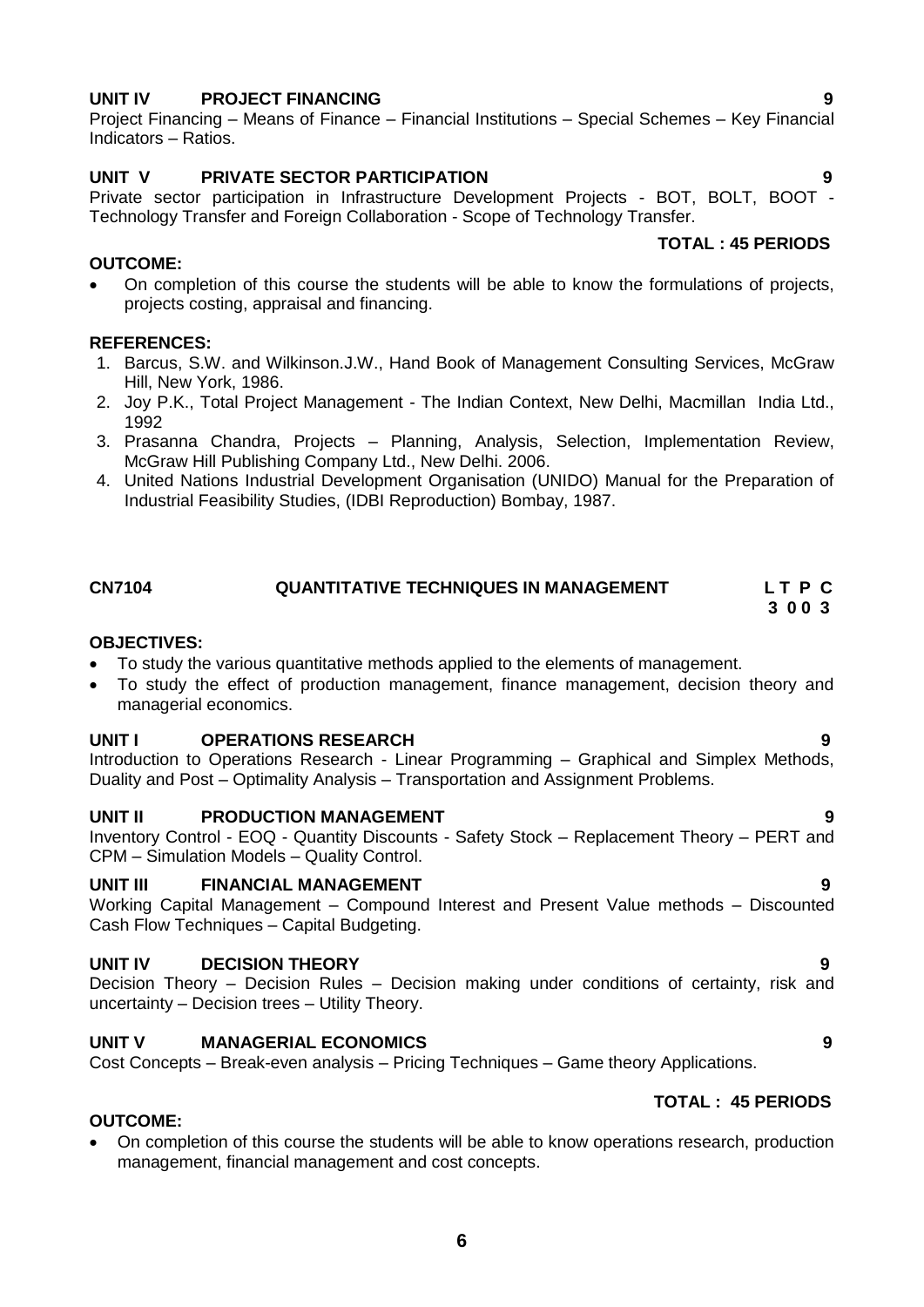### **REFERENCES:**

- 1. Frank Harrison, E., The Managerial Decision Making Process, Houghton Mifflin Co., Boston, 1999.
- 2. Hamdy A.Taha, Operations Research: An Introduction, Prentice Hall, 2010.
- 3. Levin, R.I, Rubin,D.S., and Stinson J., Quantitative Approaches to Management, McGraw Hill College, 1993.
- 4. S.L.Tang, Irtishad U.Ahmad, Syed M.Ahmed, Ming Lu, Quantitative Technique for Decision making in Construction, Hongkong University Press, HKU, 2004.
- 5. Schroeder, R.G, Operations Management, McGraw Hill, 2009.
- 6. Vohra, Nd., Quantitative Techniques in Management, Third Edition, Tata McGraw-Hill Company Ltd, 2007.

### **CN7201 ADVANCED CONSTRUCTION TECHNIQUES L T P C**

### **OBJECTIVES:**

 To study and understand the latest construction techniques applied to engineering construction for sub structure, super structure, special structures, rehabilitation and strengthening techniques and demolition techniques.

### **UNIT I SUB STRUCTURE CONSTRUCTION 9**

Box jacking - Pipe jacking - Under water construction of diaphragm walls and basement - Tunneling techniques - Piling techniques - Driving well and caisson - sinking cofferdam - cable anchoring and grouting - Driving diaphragm walls, Sheet piles - Laying operations for built up offshore system - Shoring for deep cutting - Large reservoir construction - well points - Dewatering for underground open excavation.

### **UNIT II SUPER STRUCTURE CONSTRUCTION FOR BUILDINGS 9**

Vacuum dewatering of concrete flooring – Concrete paving technology – Techniques of construction for continuous concreting operation in tall buildings of various shapes and varying sections – Erection techniques of tall structures, Large span structures – launching techniques for heavy decks – in-situ prestressing in high rise structures, Post tensioning of slab- aerial transporting – Handling and erecting lightweight components on tall structures.

### **UNIT III CONSTRUCTION OF SPECIAL STRUCTURES 9**

Erection of lattice towers - Rigging of transmission line structures – Construction sequence in cooling towers, Silos, chimney, sky scrapers - Bow string bridges, Cable stayed bridges – Launching and pushing of box decks – Construction of jetties and break water structures – Construction sequence and methods in domes – Support structure for heavy equipment and machinery in heavy industries – Erection of articulated structures and space decks.

### **UNIT IV REHABILITATION AND STRENGTHENING TECHNIQUES 9**

Seismic retrofitting - Strengthening of beams - Strengthening of columns - Strengthening of slab - Strengthening of masonry wall, Protection methods of structures, Mud jacking and grouting for foundation – Micro piling and underpinning for strengthening floor and shallow profile - Sub grade water proofing, Soil Stabilization techniques.

### **UNIT V DEMOLITION 9**

Demolition Techniques, Demolition by Machines, Demolition by Explosives, Advanced techniques using Robotic Machines, Demolition Sequence, Dismantling Techniques, Safety precaution in Demolition and Dismantling.

### **TOTAL : 45 PERIODS**

<span id="page-6-0"></span> **3 0 0 3**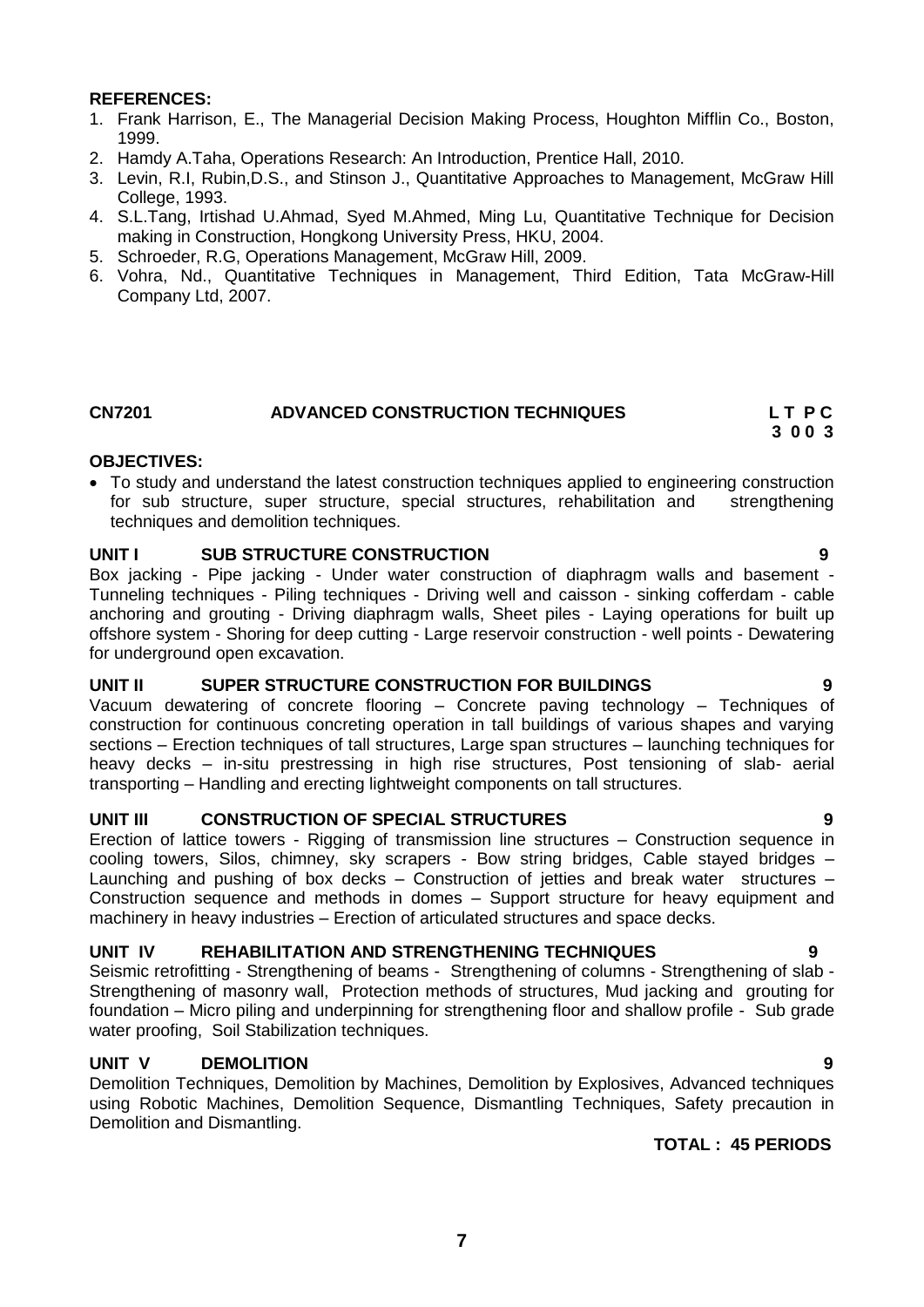### **OUTCOME:**

 On completion of this course the students will know the modern construction techniques to be used in the construction of buildings and special structures and also rehabilitation and strengthening techniques and demolition.

### **REFERENCES:**

- Jerry Irvine, Advanced Construction Techniques, CA Rocketr, 1984
- Patrick Powers. J., Construction Dewatering: New Methods and Applications, John Wiley & Sons, 1992.
- Peter.H.Emmons, "Concrete repair and maintenance illustrated", Galgotia Publications Pvt. Ltd., 2001.Press, 2008.
- Robertwade Brown, Practical foundation engineering hand book, McGraw Hill Publications, 1995.
- Sankar, S.K. and Saraswati, S., Construction Technology, Oxford University Press, New Delhi, 2008.

### <span id="page-7-0"></span>**CN7202 CONTRACT LAWS AND REGULATIONS L T P C 3 0 0 3**

### **OBJECTIVES:**

- To study the various types of construction contracts and their legal aspects and provisions.
- To study the of tenders, arbitration, legal requirement, and labour regulations.

### **UNIT I CONSTRUCTION CONTRACTS 9**

Indian Contracts Act – Elements of Contracts – Types of Contracts – Features – Suitability – Design of Contract Documents – International Contract Document – Standard Contract Document – Law of Torts.

### **UNIT II TENDERS 9**

Prequalification – Bidding – Accepting – Evaluation of Tender from Technical, Contractual and Commercial Points of View – Contract Formation and Interpretation – Potential Contractual Problems – World Bank Procedures and Guidelines – Tamilnadu Transparency in Tenders Act.

### **UNIT III ARBITRATION 9**

Comparison of Actions and Laws – Agreements – Subject Matter – Violations – Appointment of Arbitrators – Conditions of Arbitration – Powers and Duties of Arbitrator – Rules of Evidence – Enforcement of Award – Costs.

### **UNIT IV LEGAL REQUIREMENTS 9**

Insurance and Bonding – Laws Governing Sale, Purchase and Use of Urban and Rural Land – Land Revenue Codes – Tax Laws – Income Tax, Sales Tax, Excise and Custom Duties and their Influence on Construction Costs – Legal Requirements for Planning – Property Law – Agency Law – Local Government Laws for Approval – Statutory Regulations.

### **UNIT V LABOUR REGULATIONS 9**

Social Security – Welfare Legislation – Laws relating to Wages, Bonus and Industrial Disputes, Labour Administration – Insurance and Safety Regulations – Workmen's Compensation Act – Indian Factory Act – Tamilnadu Factory Act – Child Labour Act - Other Labour Laws.

### **OUTCOME:**

 On completion of this course the students will know different types of contracts in construction, arbitration and legal aspect and its provisions.

### **REFERENCES:**

- Gajaria G.T., Laws Relating to Building and Engineering Contracts in India,
- Jimmie Hinze, Construction Contracts, McGraw Hill, 2001.

### **TOTAL : 45 PERIODS**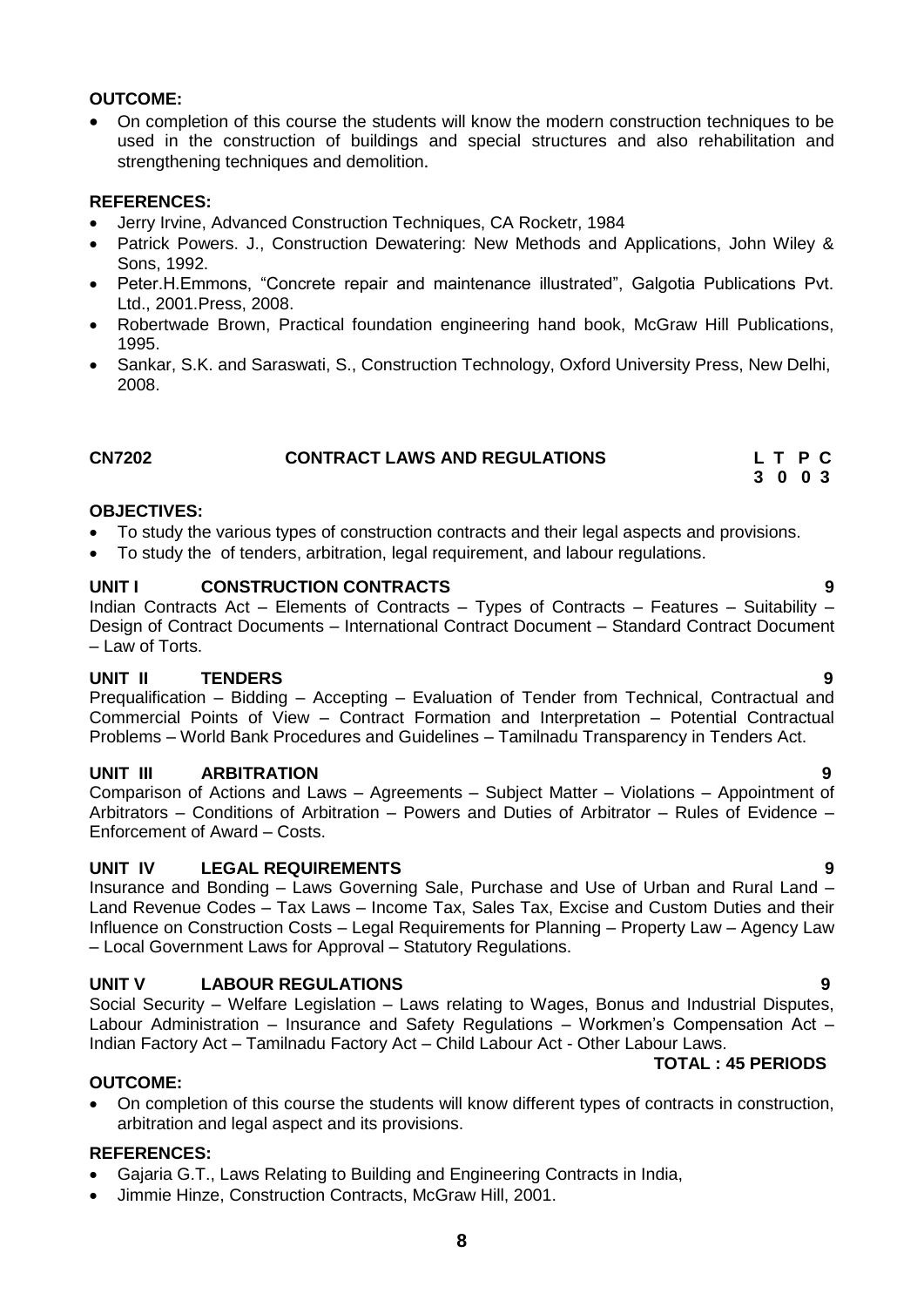- Joseph T. Bockrath, Contracts and the Legal Environment for Engineers and Architects, McGraw Hill, 2000.
- Kwaku, A., Tenah, P.E. Jose M.Guevara, P.E., Fundamentals of Construction Management and Organisation, Printice Hall, 1985.M.M.Tripathi Private Ltd., Bombay, 1982.
- Patil. B.S, Civil Engineering Contracts and Estimates, Universities Press (India) Private Limited, 2006.

# **CN7203 CONSTRUCTION PLANNING, SCHEDULING AND CONTROL L T P C**

### **3 0 0 3**

### **OBJECTIVES:**

<span id="page-8-0"></span> To study and understand the concept of planning, scheduling, cost and quality control, safety during construction, organization and use of project information necessary for construction project.

### **UNIT I CONSTRUCTION PLANNING 9**

Basic Concepts in the Development of Construction Plans – Choice of Technology and Construction Method – Defining Work Tasks – Defining Precedence Relationships among Activities – Estimating Activity Durations – Estimating Resource Requirements for Work Activities – Coding Systems.

### **UNIT II SCHEDULING PROCEDURES AND TECHNIQUES 9**

Construction Schedules – Critical Path Method – Scheduling Calculations – Float – Presenting Project Schedules – Scheduling for Activity-on-Node and with Leads, Lags, and Windows – Scheduling with Resource Constraints and Precedences – Use of Advanced Scheduling Techniques – Scheduling with Uncertain Durations – Calculations for Monte Carlo Schedule Simulation – Crashing and Time/Cost Tradeoffs – Improving the Scheduling Process.

### **UNIT III COST CONTROL, MONITORING AND ACCOUNTING 9**

The Cost Control Problem – The Project Budget – Forecasting for Activity Cost Control – Financial Accounting Systems and Cost Accounts – Control of Project Cash Flows –Schedule Control – Schedule and Budget Updates – Relating Cost and Schedule Information.

### **UNIT IV QUALITY CONTROL AND SAFETY DURING CONSTRUCTION 9**

Quality and Safety Concerns in Construction – Organizing for Quality and Safety – Work and Material Specifications – Total Quality Control – Quality Control by Statistical Methods – Statistical Quality Control with Sampling by Attributes – Statistical Quality Control with Sampling by Variables – Safety.

### **UNIT V ORGANIZATION AND USE OF PROJECT INFORMATION 9**

Types of Project Information – Accuracy and Use of Information – Computerized Organization and Use of Information – Organizing Information in Databases – Relational Model of Databases – Other Conceptual Models of Databases – Centralized Database Management Systems – Databases and Applications Programs – Information Transfer and Flow.

### **TOTAL : 45 PERIODS**

### **OUTCOME:**

 On completion of this course the students will know the development of construction planning, scheduling procedure and controls.

### **REFERENCES:**

- Calin M. Popescu, Chotchai Charoenngam, Project Planning, Scheduling and Control in Construction: An Encyclopedia of terms and Applications, Wiley, New York, 1995.
- Chitkara, K.K. Construction Project Management: Planning, Scheduling and Control, McGraw-Hill Publishing Company, New Delhi, 1998.
- Chris Hendrickson and Tung Au, Project Management for Construction Fundamental Concepts for Owners, Engineers, Architects and Builders, Prentice Hall, Pittsburgh, 2000.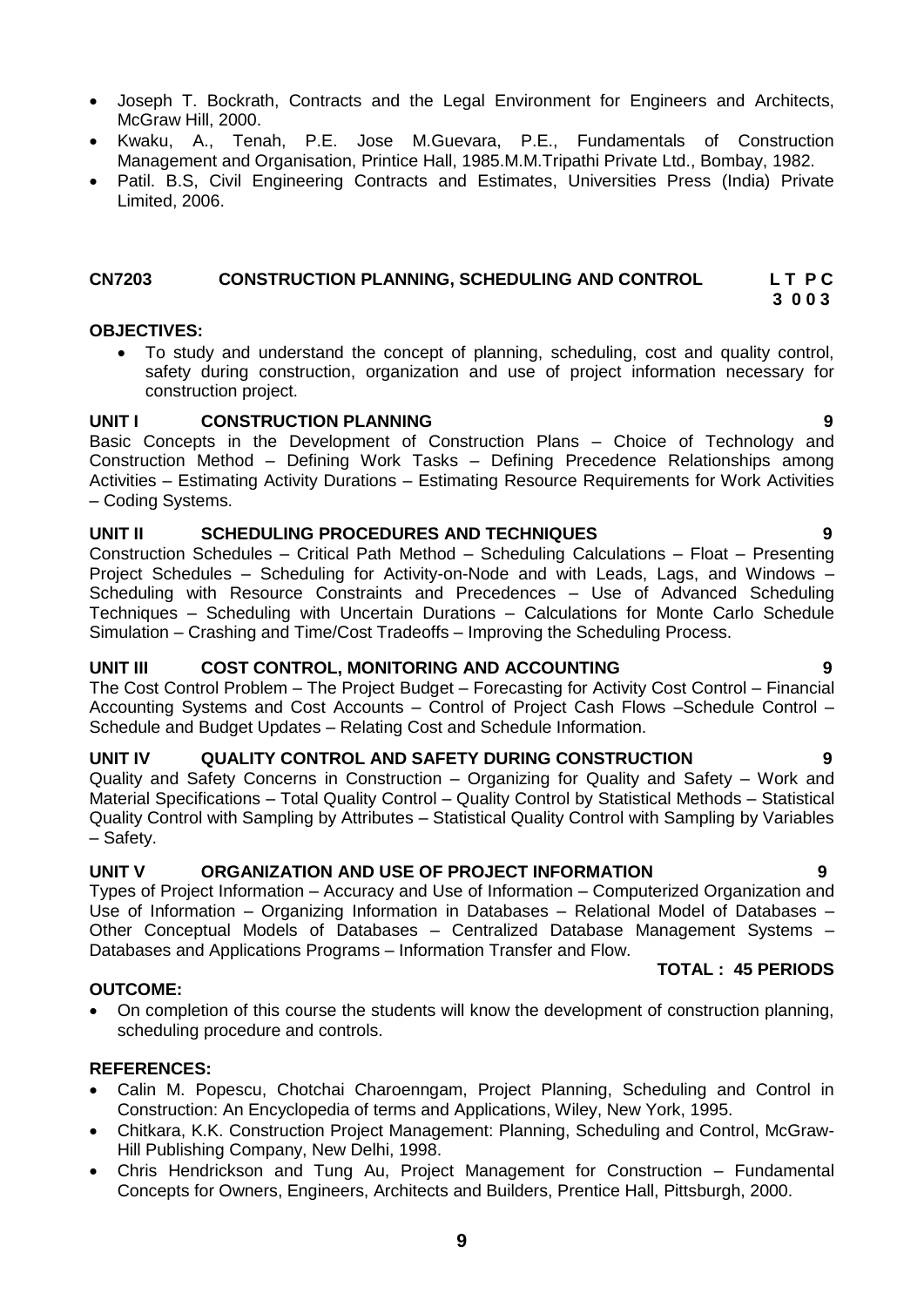- Halpin, D. W., Financial and Cost Concepts for Construction Management, John Wiley & Sons, New York, 1985.
- Willis, E. M., Scheduling Construction Projects, John Wiley & Sons, 1986.

### <span id="page-9-0"></span>**CN7204 COMPUTER APPLICATIONS IN CONSTRUCTION L T P C ENGINEERING AND PLANNING**

### **OBJECTIVES:**

 To study and understand the hardware and software requirements of computer, programming, optimization techniques, inventory models and scheduling techniques applied to construction engineering.

### **UNIT I INTRODUCTION 6+6**

Overview of IT Applications in Construction – Construction process – Computerization in Construction – Computer aided Cost Estimation – Developing application with database software.

### **UNIT II OPTIMIZATION TECHNIQUES 6+6**

Linear, Dynamic and Integer Programming - Branch and Bound Techniques – Application to Production Scheduling, Equipment Replacement, Material Transportation and Work Assignment Problems – Software applications.

### **UNIT III INVENTORY MODELS 6+6**

Deterministic and Probabilistic Inventory Models - Software applications.

### **UNIT IV SCHEDULING APPLICATION 6+6**

PERT and CPM - Advanced planning and scheduling concepts – Computer applications – Case study.

### **UNIT V OTHER PROBLEMS 6+6**

Sequencing problems – Simulation – Enterprises – Introduction to ERP systems.

### **OUTCOME:**

 On completion of this course the students will know the computer applications in construction, different optimization techniques and sequencing problems.

### **REFERENCES:**

- Billy E.Gillet., Introduction to Operations Research A Computer Oriented Algorithmic Approach, Mc Graw Hill, 2008.
- Feigenbaum,L., Construction Scheduling with Primavera Project Planner Prentice Hall Inc., 2002.
- Ming Sun and Rob Howard, "Understanding I.T. in Construction, Spon Press, Taylor and Francis Group, 2004.
- Paulson, B.R., Computer Applications in Construction, Mc Graw Hill, 1995.

### <span id="page-9-1"></span>**CN7211 ADVANCED CONSTRUCTION ENGINEERING AND COMPUTING TECHNIQUES LABORATORY L T P C**

### **0 0 4 2 (A) ADVANCED CONSTRUCTION ENGINEERING LABORATORY**

### **OBJECTIVES:**

 This course provides a thorough knowledge of material selection through the material testing based on specification.

 **TOTAL (L:30+P:30) : 60 PERIODS**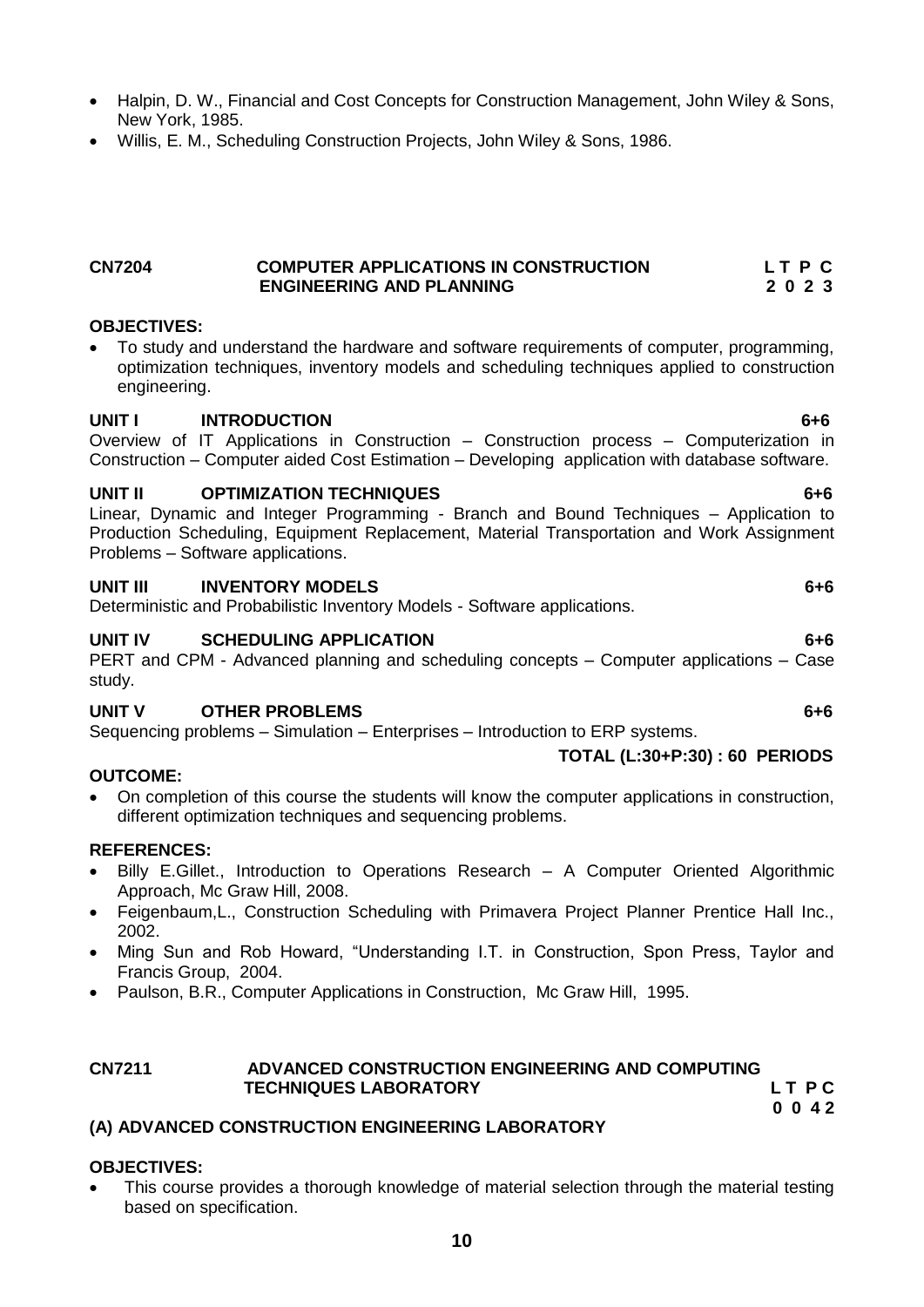### **LIST OF EXPERIMENTS**

- 1. Mix design of concrete as per IS, ACI & BS methods for high performance concrete.
- 2. Flow Characteristics of Self Compacting concrete.
- 3. Effect of minerals and chemical admixtures in concrete at fresh and hardened state with relevance to workability, strength and durability.
- 4. NDT on hardened concrete UPV, Rebound hammer and core test.
- 5. Permeability tests on hardened concrete Demonstration

### **OUTCOMES:**

- On completion of this laboratory course students will be able to test the concrete mixes designed as per IS, ACI and BS methods.
- Students will also be able to know various tests on hardened concrete.

### **(B) ADVANCED COMPUTING TECHNIQUES LABORATORY**

### **OBJECTIVES:**

 This course gives an exposure to students in utilizing the sophisticated spread sheets programs, estimation software and other package programs.

### **LIST OF EXPERIMENTS**

- 1. Quantity takeoff, Preparation and delivery of the bid or proposal of an engineering construction project.
- 2. Design of a simple equipment information system for a construction project.
- 3. Scheduling of a small construction project using Primavera scheduling systems including reports and tracking.
- 4. Scheduling of a small construction project using tools like MS project scheduling systems including reports and tracking.
- 5. Simulation models for project risk analysis.

### **OUTCOME:**

 On completion of this laboratory course the students will be able to do the scheduling of constructions projects using tools primavera and MS projects.

### <span id="page-10-0"></span>**CN7311 PRACTICAL TRAINING (4 Weeks) L T P C**

 **- - - 1**

### **OBJECTIVES:**

- To train the students in the field work so as to have a firsthand knowledge of practical problems related to Construction Management in carrying out engineering tasks.
- To develop skills in facing and solving the problems experiencing in the field.

### **SYLLABUS:**

The students individually undertake training in reputed engineering companies doing construction during the summer vacation for a specified duration of four weeks. At the end of training, a detailed report on the work done should be submitted within ten days from the commencement of the semester. The students will be evaluated through a viva-voce examination by a team of internal staff.

## **TOTAL : 30 PERIODS**

### **TOTAL : 30 PERIODS**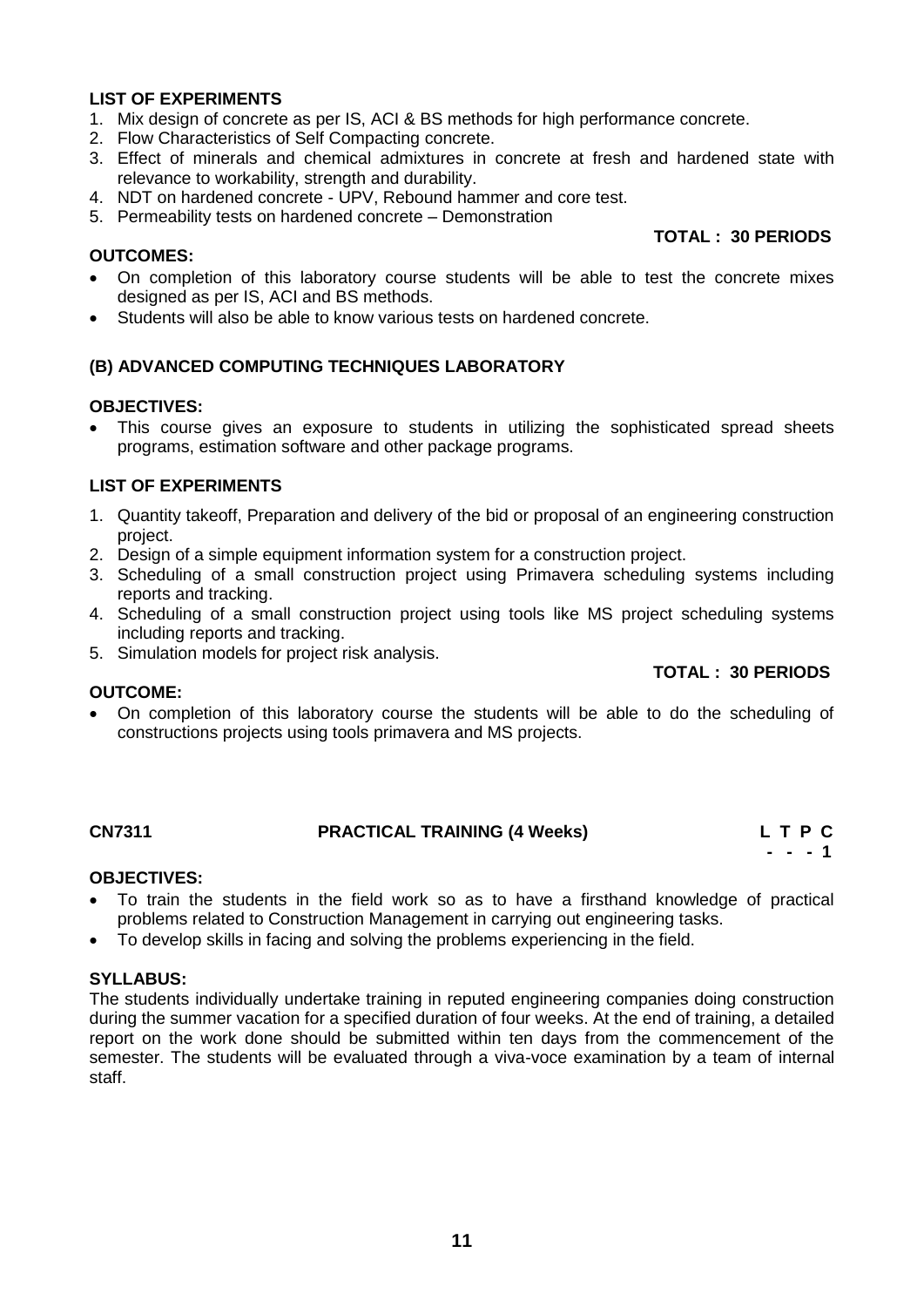<span id="page-11-0"></span>

### **OBJECTIVES:**

- To identify a specific problem for the current need of the society and collecting information related to the same through detailed review of literature.
- To develop the methodology to solve the identified problem.
- To train the students in preparing project reports and to face reviews and viva-voce examination.

### **SYLLABUS:**

The student individually works on a specific topic approved by the head of the division under the guidance of a faculty member who is familiar in this area of interest. The student can select any topic which is relevant to the area of construction engineering and management. The topic may be theoretical or case studies. At the end of the semester, a detailed report on the work done should be submitted which contains clear definition of the identified problem, detailed literature review related to the area of work and methodology for carrying out the work. The students will be evaluated through a viva-voce examination by a panel of examiners including one external examiner.

### **TOTAL: 180 PERIODS**

### **OUTCOME:**

 At the end of the course the students will have a clear idea of his/her area of work and they are in a position to carry out the remaining phase II work in a systematic way.

### **CN7313****SEMINAR L T P C**

# **0 0 2 1**

### **OBJECTIVES:**

- To work on a specific technical topic in Construction Engineering and Management in order to acquire the skills of oral presentation.
- To acquire technical writing abilities for seminars and conferences.

### **SYLLABUS:**

The students will work for two hours per week guided by a group of staff members. They will be asked to talk on any topic of their choice related to construction engineering and management and to engage in dialogue with the audience. A brief copy of their talk also should be submitted. Similarly, the students will have to present a seminar of not less than fifteen minutes and not more than thirty minutes on the technical topic. They will also answer the queries on the topic. The students as audience also should interact. Evaluation will be based on the technical presentation and the report and also on the interaction during the seminar.

### **TOTAL: 30 PERIODS**

### **CN7411 PROJECT WORK (PHASE II) L T P C**

 **0 0 24 12**

### **OBJECTIVES:**

- To solve the identified problem based on the formulated methodology.
- To develop skills to analyze and discuss the test results, and make conclusions.

### **SYLLABUS:**

The student should continue the phase I work on the selected topic as per the formulated methodology under the same supervisor. At the end of the semester, after completing the work to the satisfaction of the supervisor and review committee, a detailed report should be prepared and submitted to the head of the department. The students will be evaluated through based on the report and the viva-voce examination by a panel of examiners including one external examiner.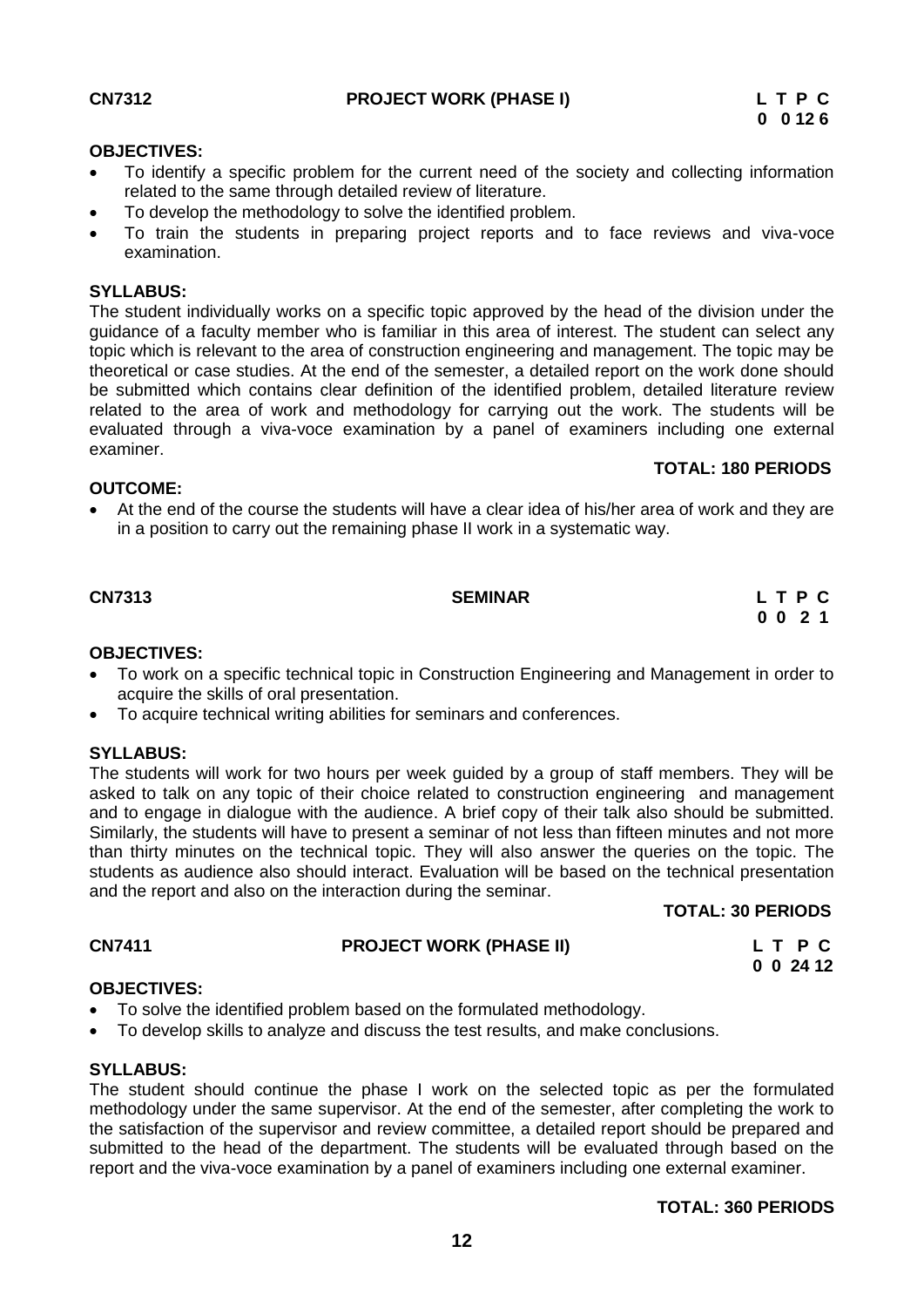### **OUTCOME:**

 On completion of the project work students will be in a position to take up any challenging practical problems in the field of construction engineering and management and find better solutions to it.

### <span id="page-12-0"></span>**CN7001 ADVANCED CONCRETE TECHNOLOGY L T P C 3 0 0 3**

### **OBJECTIVES :**

 To study the properties of concrete making materials, tests, mix design, special concretes and various methods for making concrete.

### **UNIT I CONCRETE MAKING MATERIALS 9**

Aggregates classification, IS Specifications, Properties, Grading, Methods of combining aggregates, specified gradings, Testing of aggregates. Cement, Grade of cement, Chemical composition, Testing of concrete, Hydration of cement, Structure of hydrated cement, special cements. Water Chemical admixtures, Mineral admixture.

### **UNIT II TESTS ON CONCRETE 9**

Properties of fresh concrete, Hardened concrete, Strength, Elastic properties, Creep and shrinkage – Durability of concrete.

### **UNIT III MIX DESIGN 9**

Principles of concrete mix design, Methods of concrete mix design, IS Method, ACI Method, DOE Method – Statistical quality control – Sampling and acceptance criteria.

### **UNIT IV SPECIAL CONCRETE 9**

Light weight concrete, Fly ash concrete, Fibre reinforced concrete, Sulphur impregnated concrete, Polymer Concrete – High performance concrete. High performance fiber reinforced concrete, Self-Compacting-Concrete, Geo Polymer Concrete, Waste material based concrete – Ready mixed concrete.

### **UNIT V CONCRETING METHODS 9**

Process of manufacturing of concrete, methods of transportation, placing and curing. Extreme weather concreting, special concreting methods. Vacuum dewatering – Underwater Concrete.

### **TOTAL : 45 PERIODS**

 On completion of this course the students will know various tests on fresh, hardened concrete, special concrete and the methods of manufacturing of concrete.

### **REFERENCES:**

**OUTCOME:**

- 1. Gambhir.M.L., Concrete Technology, McGraw Hill Education, 2006.<br>2. Gupta.B.L., Amit Gupta. "Concrete Technology. Jain Book Agency.
- 2. Gupta.B.L., Amit Gupta, "Concrete Technology, Jain Book Agency, 2010.
- 3. Neville, A.M., Properties of Concrete, Prentice Hall, 1995, London.
- 4. Santhakumar.A.R. ;"Concrete Technology",Oxford University Press,2007.
- 5. Shetty M.S., Concrete Technology, S.Chand and Company Ltd. Delhi, 2003.

### <span id="page-12-1"></span>**CN7002 SHORING, SCAFFOLDING AND FORMWORK L T P C**

### **OBJECTIVES:**

 To study and understand the overall and detailed planning of formwork, plant and site equipment.

 **3 0 0 3**

- To understand the Design and erection of forms for various elements such as slabs, beams, columns, walls, shells and tunnels.
- To know the latest methods of form construction.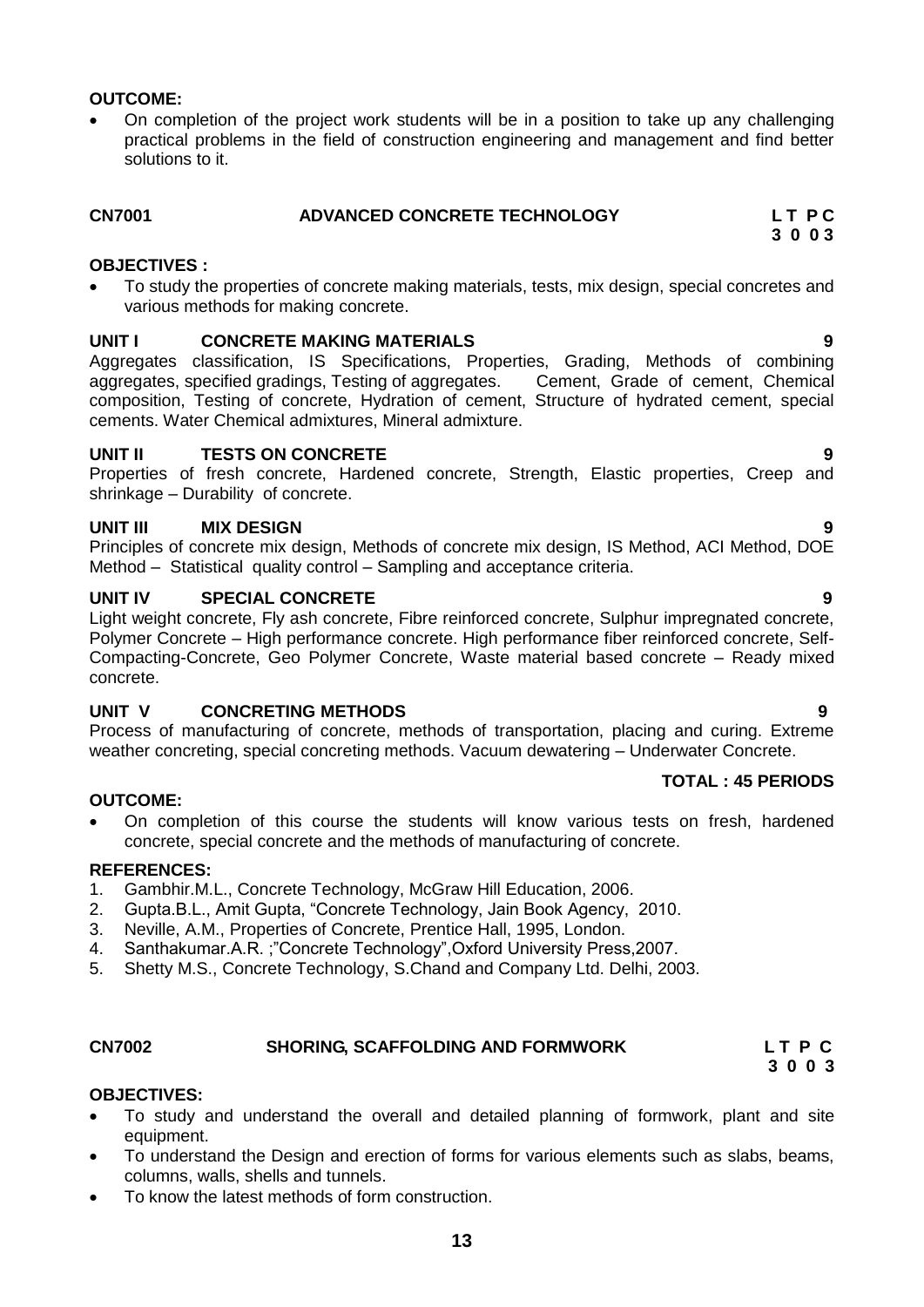# **14**

### **UNIT I PLANNING, SITE EQUIPMENT & PLANT FOR FORM WORK 9**

Introduction - Forms for foundations, columns, beams walls etc., General objectives of formwork building - Planning for safety - Development of a Basic System - Key Areas of cost reduction - Planning examples. Overall Planning - Detailed planning - Standard units - Corner units - Pass units - Calculation of labour constants - Formwork hours - Labour Requirement - Overall programme - Detailed programme - Costing - Planning crane arrangements - Site layout plan - Transporting plant - Formwork beams - Scaffold frames - Framed panel formwork - Formwork accessories.

### **UNIT II MATERIALS ACCESSORIES PROPRIETARY PRODUCTS & PRESSURES 9**

Lumber - Types - Finish - Sheathing boards working stresses - Repetitive member stress - Plywood - Types and grades - Jointing Boarding - Textured surfaces and strength - Reconstituted wood - Steel - Aluminum - Hardware and fasteners - Nails in Plywood - Allowable withdrawal load and lateral load. Pressures on formwork - Examples - Vertical loads for design of slab forms - Uplift on shores - Laterals loads on slabs and walls.

### **UNIT III DESIGN OF FORMS AND SHORES 9**

Basic simplification - Beam formulae - Allowable stresses - Deflection, Bending - Lateral stability - Shear, Bearing - Design of Wall forms - Slab forms - Beam forms - Column forms - Examples in each. Simple wood stresses - Slenderness ratio - Allowable load vs length behaviour of wood shores - Form lining Design Tables for Wall formwork - Slab Formwork - Column Formwork - Slab props - Stacking Towers - Free standing and restrained - Rosett Shoring - Shoring Tower - Heavy Duty props.

### **UNIT IV BUILDING AND ERECTING THE FORM WORK 9**

Carpentry Shop and job mill - Forms for Footings - Wall footings - Column footings - Sloped footing forms - Strap footing - Stepped footing - Slab form systems - Sky deck and Multiflex - Customized slab table - Standard Table module forms - Swivel head and uniportal head - Assembly sequence - Cycling with lifting fork - Moving with table trolley and table prop. Various causes of failures - ACI - Design deficiencies - Permitted and gradual irregularities.

### **UNIT V FORMS FOR DOMES AND TUNNELS, SLIP FORMS AND SCAFFOLDS 9**

Hemispherical, Parabolic, Translational shells - Typical barrel vaults Folded plate roof details - Forms for Thin Shell roof slabs design considerations - Building the forms - Placing concrete - Form removed -Strength requirements -Tunnel forming components - Curb forms invert forms - Arch forms - Concrete placement methods - Cut and cover construction - Bulk head method - Pressures on tunnels - Continuous Advancing Slope method - Form construction - Shafts. Slip Forms - Principles -Types - advantages - Functions of various components - Planning -Desirable characteristics of concrete - Common problems faced - Safety in slip forms special structures built with slip form Technique - Types of scaffolds - Putlog and independent scaffold -Single pole scaffolds - Truss suspended - Gantry and system scaffolds.

### **OUTCOME:**

 On completion of this course the students will be able to know the detailed planning of framework, design of forms and erection of form work.

### **REFERENCES:**

- 1. Austin, C.K., Formwork for Concrete, Cleaver -Hume Press Ltd., London, 1996.
- 2. Hurd, M.K., Formwork for Concrete, Special Publication No.4, American Concrete Institute, Detroit, 1996
- 3. Michael P. Hurst, Construction Press, London and New York, 2003.
- 4. Robert L. Peurifoy and Garold D. Oberlender, Formwork For Concrete Structures, McGraw Hill , 1996.

### **TOTAL: 45 PERIODS**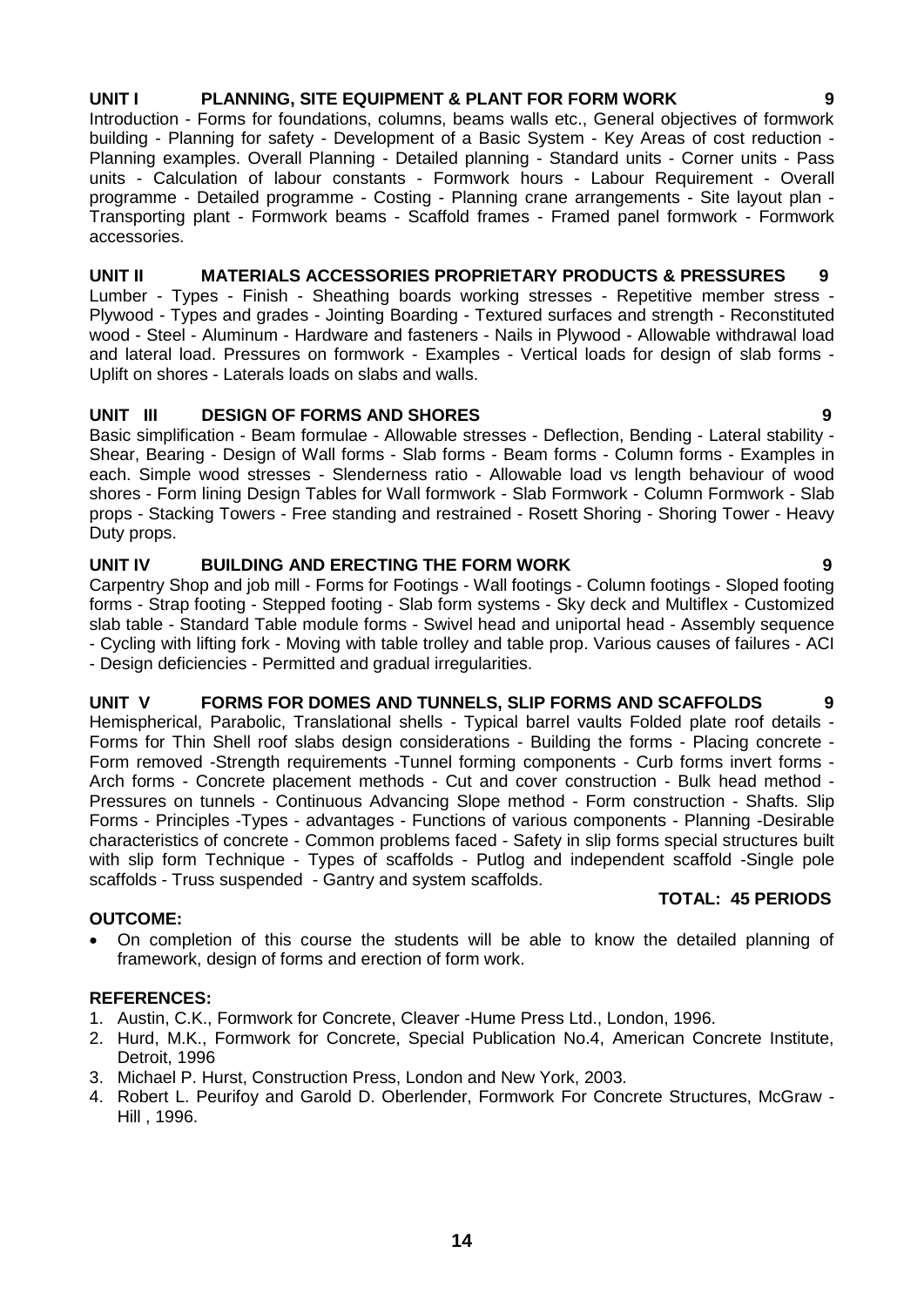**15**

### <span id="page-14-0"></span>**CN7003 SYSTEM INTEGRATION IN CONSTRUCTION L T P C**

### **OBJECTIVES:**

 To study and understand the construction system integration, environmental factors, services, maintenance and safety systems.

### **UNIT I STRUCTURAL INTEGRATION 9**

Structural System, Systems for enclosing Buildings, Functional aesthetic system, Materials Selection and Specification.

### **UNIT II ENVIRONMENTAL FACTORS 9**

Qualities of enclosure necessary to maintain a specified level of interior environmental quality – weather resistance – Thermal infiltration – Acoustic Control – Transmission reduction – Air quality – illumination – Relevant systems integration with structural systems.

### **UNIT III SERVICES 9**

Plumbing – Electricity – Vertical circulation and their interaction – HVAC.

### **UNIT IV MAINTENANCE 9**

Component longevity in terms of operation performance and resistance to deleterious forces - Planning systems for least maintenance materials and construction – access for maintenance – Feasibility for replacement of damaged components – equal life elemental design – maintenance free exposed and finished surfaces.

### **UNIT V SAFETY 9**

Ability of systems to protect fire – Preventive systems – fire escape system design – Planning for pollution free construction environmental – Hazard free Construction execution.

### **OUTCOME:**

 On completion of this course the students will be able to know various Structural systems, Services, Safety and Maintenance requirements in construction.

### **REFERENCES:**

- 1. A.J.Elder and Martiz Vinden Barg, Handbook of Building Enclosure, McGraw-Hill Book Company, 1983.
- 2. David V.Chadderton, Building Services Engineering, Taylar and Francis, 2007.
- 3. Jane Taylor and Gordin Cooke, The Fire Precautions Act in Practices, 1987.
- 4. Peter R. Smith and Warren G. Julian, Building Services, Applied Science Publishers Ltd., London, 1993.
- 5. William T. Mayer, Energy Economics and Building Design , McGraw-Hill Book Company, 1983.

### <span id="page-14-1"></span>**CN7004 ENERGY EFFICIENT BUILDINGS L T P C 3 0 0 3**

### **OBJECTIVES:**

 To study the design of energy efficient buildings which balances all aspects of energy, lighting, space conditioning and ventilation by providing a mix of passive solar design strategies and to learn the use of materials with low embodied energy.

### **UNIT I INTRODUCTION 9**

Climate adapted and climate rejecting buildings – Heat Transfer – Measuring Conduction – Thermal Storage – Measurement of Radiation – The Green house Effect – Convection – Measuring latent and sensible heat – Psychrometry Chart – Thermal Comfort – Microclimate, Site Planning and Development – Temperature – Humidity – Wind – Optimum Site Locations – Sun Path Diagrams – Sun Protection – Types of Shading Devices – Design responses to energy conservation strategies.

### **TOTAL : 45 PERIODS**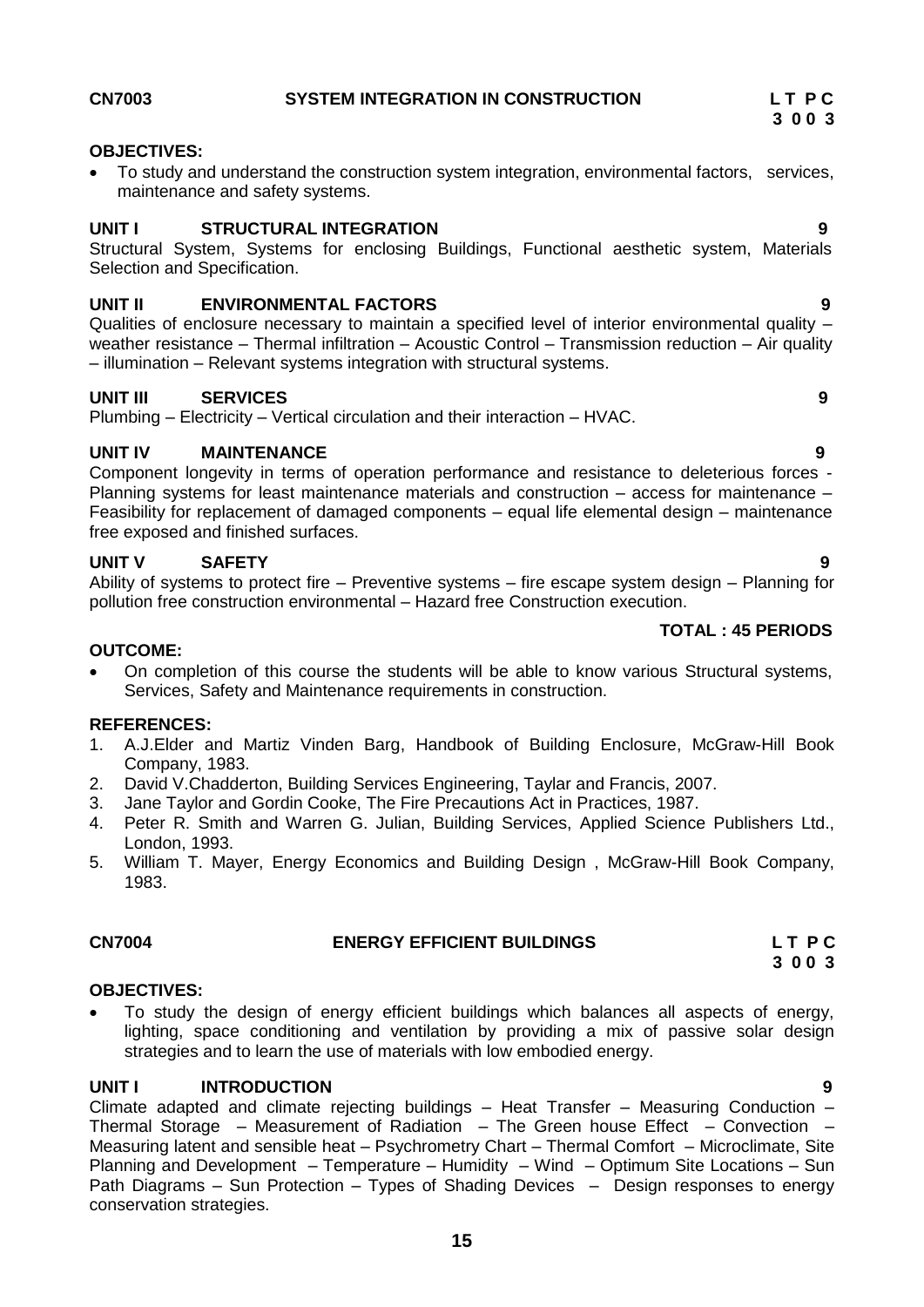### **UNIT II PASSIVE SOLAR HEATING AND COOLING 9**

General Principles of passive Solar Heating – Key Design Elements – Sunspace – Direct gain – Trombe Walls, Water Walls – Convective Air loops – Concepts – Case Studies – General Principles of Passive Cooling – Ventilation – Principles – Case studies – Courtyards – Roof Ponds – Cool Pools – Predicting ventilation in buildings – Window Ventilation Calculations – Room Organization Strategies for Cross and Stack Ventilation – Radiation – Evaporation and dehumidification – Wind Catchers – Mass Effect – Zoning – Load Control – Air Filtration and odor removal.

### **UNIT III DAYLIGHTING AND ELECTRICAL LIGHTING 9**

Materials, components and details – Insulation – Optical materials – Radiant Barriers – Glazing materials – Glazing Spectral Response – Day lighting – Sources and concepts –Building Design Strategies – Case Studies – Daylight apertures – Light Shelves – Codal requirements – Day lighting design – Electric Lighting – Light Distribution – Electric Lighting control for day lighted buildings – Switching controls – Coefficient of utilization – Electric Task Lighting – Electric Light Zones – Power Adjustment Factors.

### **UNIT IV HEAT CONTROL AND VENTILATION 9**

Hourly Solar radiation – Heat insulation – Terminology – Requirements – Heat transmission through building sections – Thermal performance of Building sections – Orientation of buildings – Building characteristics for various climates – Thermal Design of buildings – Influence of Design Parameters – Mechanical controls – Examples. Ventilation – Requirements – Minimum standards for ventilation – Ventilation Design – Energy Conservation in Ventilating systems – Design for Natural Ventilation – Calculation of probable indoor wind speed.

### **UNIT V DESIGN FOR CLIMATIC ZONES 9**

Energy efficiency – An Overview of Design Concepts and Architectural Interventions – Embodied Energy – Low Embodied Energy Materials – Passive Downdraft Evaporative Cooling – Design of Energy Efficient Buildings for Various Zones – Cold and cloudy – Cold and sunny – Composite – Hot and dry – Moderate – Warm and humid – Case studies of residences, office buildings and other buildings in each zones – Commonly used software packages in energy efficient building analysis and design - Energy Audit – Certification.

### **TOTAL : 45 PERIODS**

### **OUTCOME:**

 On completion of this course the students will be able to know various components which makes the building energy efficient such as lighting, space conditioning, heat control and energy efficient.

### **REFERENCES:**

- 1. Brown, G.Z. and DeKay, M., Sun, Wind and Light Architectural Design Strategies, John Wiley and Sons Inc, 2001
- 2. Energy Conservation Building Code, Bureau of Energy Efficiency, New Delhi,2007.
- 3. Handbook on Functional Requirements of Buildings Part 1 to 4 SP : 41 ( S and T) 1995
- 4. Majumdar, M (Ed), Energy Efficient Buildings in India, Tata Energy Research Institute, Ministry of Non Conventional Energy Sources, 2002.
- 5. Moore, F., Environmental Control System, McGraw Hill Inc. 2002.
- 6. Tyagi, A.K. (Ed). Handbook on Energy Audits and Management Tata Energy Research Institute, 2000.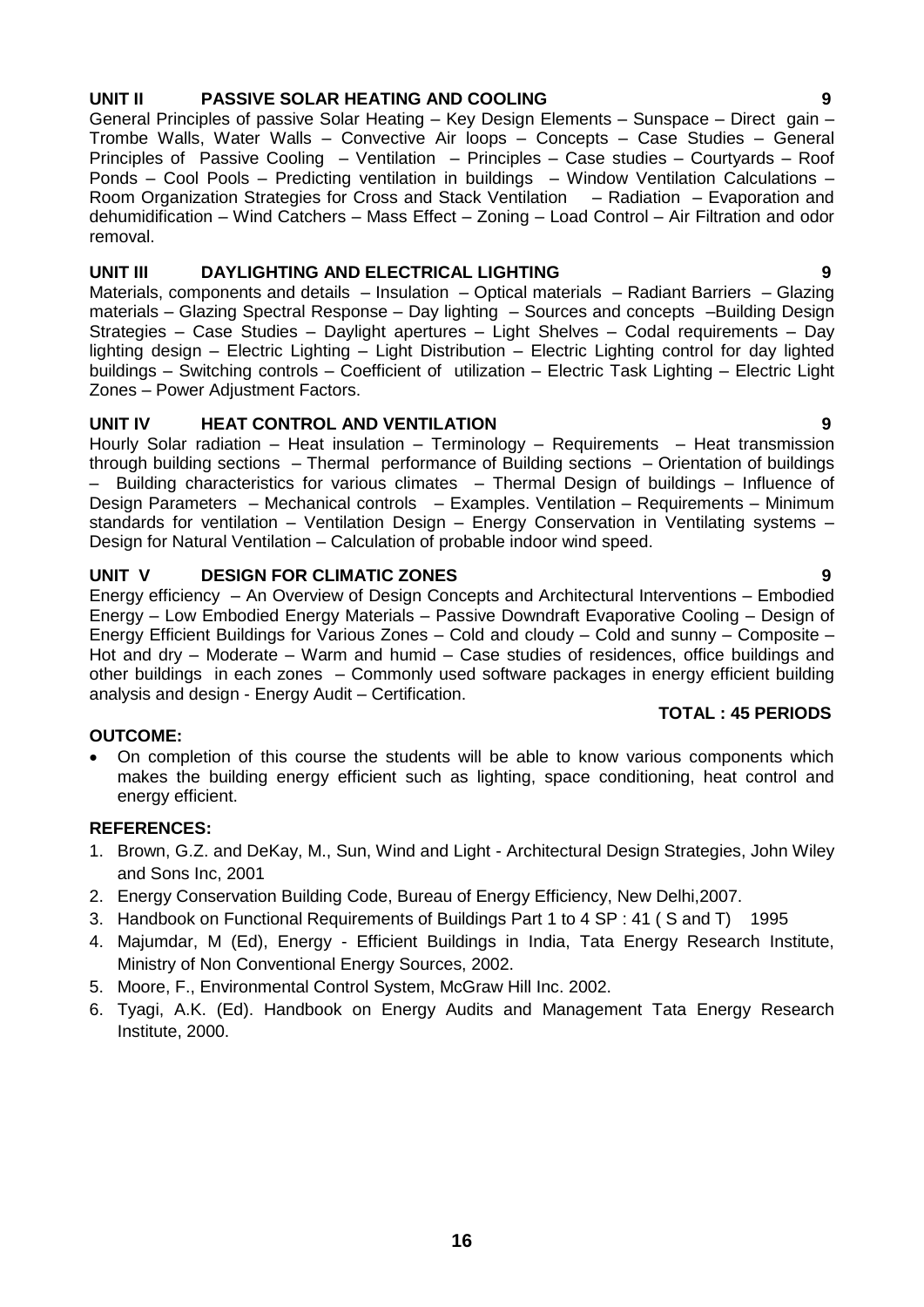### **OBJECTIVES:**

- <span id="page-16-0"></span> To study the various management techniques for successful completion of construction projects.
- To study the effect of management for project organization, design of construction process, labour, material and equipment utilization, and cost estimation.

### **UNIT I THE OWNERS' PERSPECTIVE 9**

Introduction - Project Life Cycle - Types of Construction - Selection of Professional Services - Construction Contractors - Financing of Constructed Facilities - Legal and Regulatory Requirements - Changing Environment of the Construction Industry - Role of Project Managers.

### **UNIT II ORGANIZING FOR PROJECT MANAGEMENT 9**

Project Management – modern trends - Strategic Planning - Effects of Project Risks on Organization - Organization of Project Participants -Traditional Designer-Constructor Sequence - Professional Construction Management - Owner-Builder Operation - Turnkey Operation - Leadership and Motivation for the Project Team.

### **UNIT III DESIGN AND CONSTRUCTION PROCESS 9**

Design and Construction as an Integrated System - Innovation and Technological Feasibility - Innovation and Economic Feasibility - Design Methodology - Functional Design - Construction Site Environment.

### **UNIT IV LABOUR, MATERIAL AND EQUIPMENT UTILIZATION 9**

Historical Perspective - Labour Productivity - Factors Affecting Job-Site Productivity - Labour Relations in Construction - Problems in Collective Bargaining - Materials Management - Material Procurement and Delivery - Inventory Control - Tradeoffs of Costs in Materials Management. - Construction Equipment - Choice of Equipment and Standard Production Rates - Construction Processes Queues and Resource Bottlenecks.

### **UNIT V COST ESTIMATION 9**

Costs Associated with Constructed Facilities - Approaches to Cost Estimation - Type of Construction Cost Estimates - Effects of Scale on Construction Cost - Unit Cost Method of Estimation - Methods for Allocation of Joint Costs - Historical Cost Data - Cost Indices - Applications of Cost Indices to Estimating - Estimate Based on Engineer's List of Quantities - Estimation of Operating Costs.  **TOTAL : 45 PERIODS**

### **OUTCOME:**

 On completion of this course the students will be able to know the modern trends in project management viz. design, construction, resource unitlisation and cost estimation.

### **REFERENCES:**

- 1. Chitkara, K.K. Construction Project Management: Planning, Scheduling and Control, Tata McGraw-Hill Publishing Company, New Delhi, 1998.
- 2. Choudhury S , Project Management, McGraw-Hill Publishing Company, New Delhi, 1988.
- 3. Chris Hendrickson and Tung Au, Project Management for Construction Fundamental Concepts for Owners, Engineers, Architects and Builders, Prentice Hall, Pittsburgh, 2000.
- 4. Frederick E. Gould, Construction Project Management, Wentworth Institute of Technology, Vary E. Joyce, Massachusetts Institute of Technology, 2000.
- 5. George J.Ritz , Total Construction Project Management McGraw-Hill Inc, 1994.

- 
-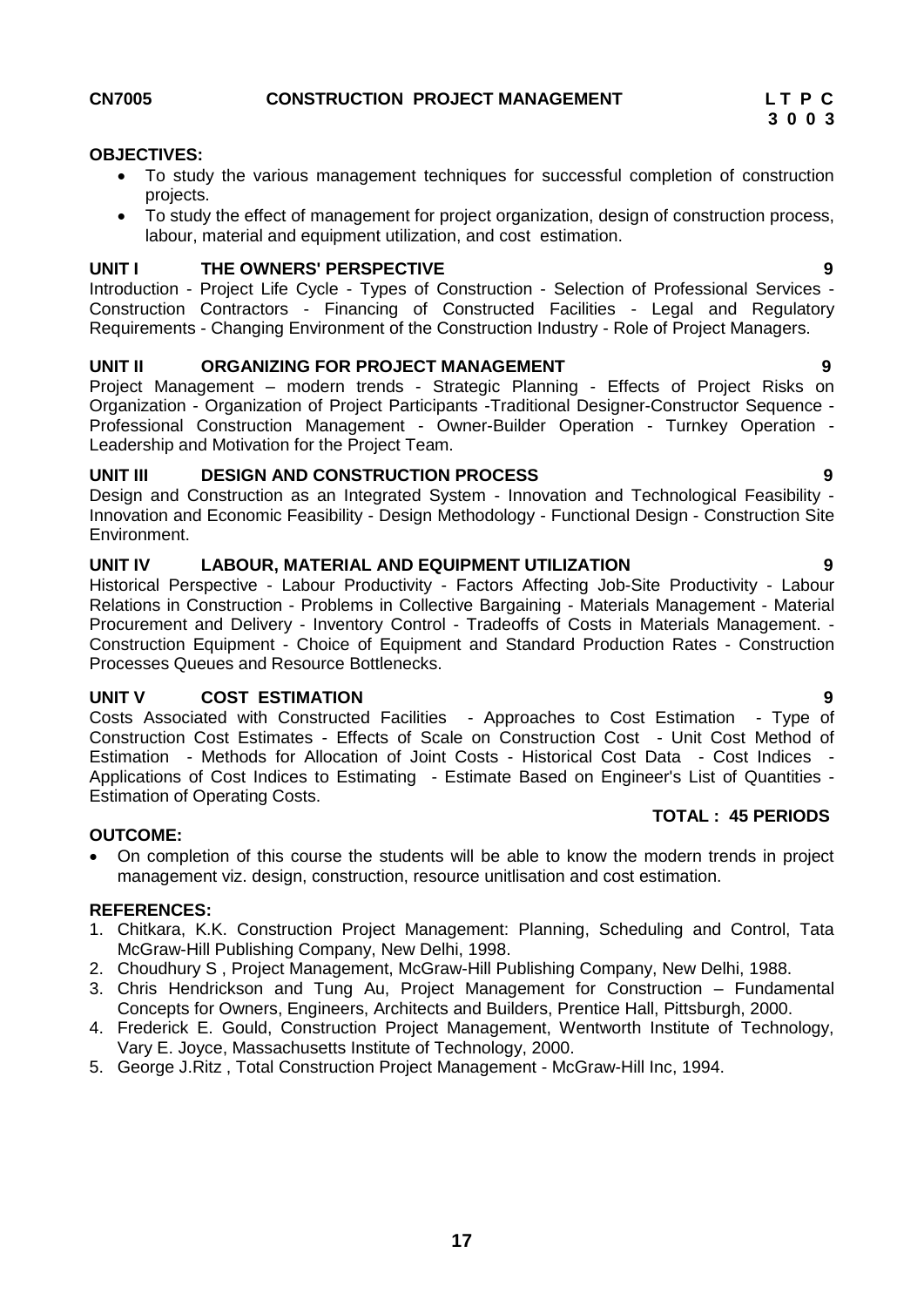### **OBJECTIVES:**

<span id="page-17-0"></span> To study the various aspects of manpower management such as man power planning, organization, human relations, welfare and development methods in construction.

### **UNIT I MANPOWER PLANNING 9**

Manpower Planning process , Organising, Staffing, directing, and controlling – Estimation, manpower requirement – Factors influencing supply and demand of human resources – Role of HR manager – Personnel Principles.

### **UNIT II ORGANISATION 9**

Requirement of Organisation – Organisation structure – Organisation Hierarchical charts – Staffing Plan - Development and Operation of human resources - Managerial Staffing – Recruitment – Selection strategies – Placement and Training.

### **UNIT III HUMAN RELATIONS AND ORGANISATIONAL BEHAVIOUR 9**

Basic individual psychology – Approaches to job design and job redesign – Self managing work teams – Intergroup – Conflict in organizations – Leadership-Engineer as Manager – al aspects of decision making – Significance of human relation and organizational – Individual in organization – Motivation – Personality and creativity – Group dynamics, Team working – Communication and negotiation skills.

### **UNIT IV WELFARE MEASURES 9**

Compensation – Safety and health – GPF – EPF – Group Insurance – Housing - Pension – Laws related to welfare measures.

### **UNIT V MANAGEMENT AND DEVELOPMENT METHODS 9**

Wages and Salary, Employee benefits, Employee appraisal and assessment – Employee services – Safety and Health Management – Special Human resource problems – Productivity in human resources – Innovative approach to designing and managing organization – Managing New Technologies – Total Quality Management – Concept of quality of work life – Levels of change in the organizational Development – Requirements of organizational Development – System design and methods for automation and management of operations – Developing policies, practices and establishing process pattern – Competency upgradation and their assessment – New methods of training and development – Performance Management.

### **TOTAL : 45 PERIODS**

### **OUTCOME:**

 On completion of this course the students will know various processes in manpower planning, organizational and welfare measures.

### **REFERENCES:**

- 1. Carleton Counter II and Jill Justice Coutler, The Complete Standard Handbook of Construction Personnel Management, Prentice-Hall, Inc., 1989.
- 2. Charles D Pringle, Justin Gooderi Longenecter, Management, CE Merril Publishing Co. 1981.
- 3. Dwivedi R.S, Human Relations and Organisational Behaviour, Macmillian India Ltd.,2005.
- 4. Josy.J. Familaro, Handbook of Human Resources Administration, McGraw-Hill International Edition, 1987.
- 5. Memoria,C.B., Personnel Management, Himalaya Publishing Co., 1997.

# <span id="page-17-1"></span>**CN7007 QUALITY CONTROL AND ASSURANCE IN CONSTRUCTION L T P C**

### **3 0 0 3**

### **OBJECTIVES:**

- To study the concepts of quality assurance and control techniques in construction.
- To study the of design philosophy, design of special elements, flat slabs and yield line based design, and ductile detailing.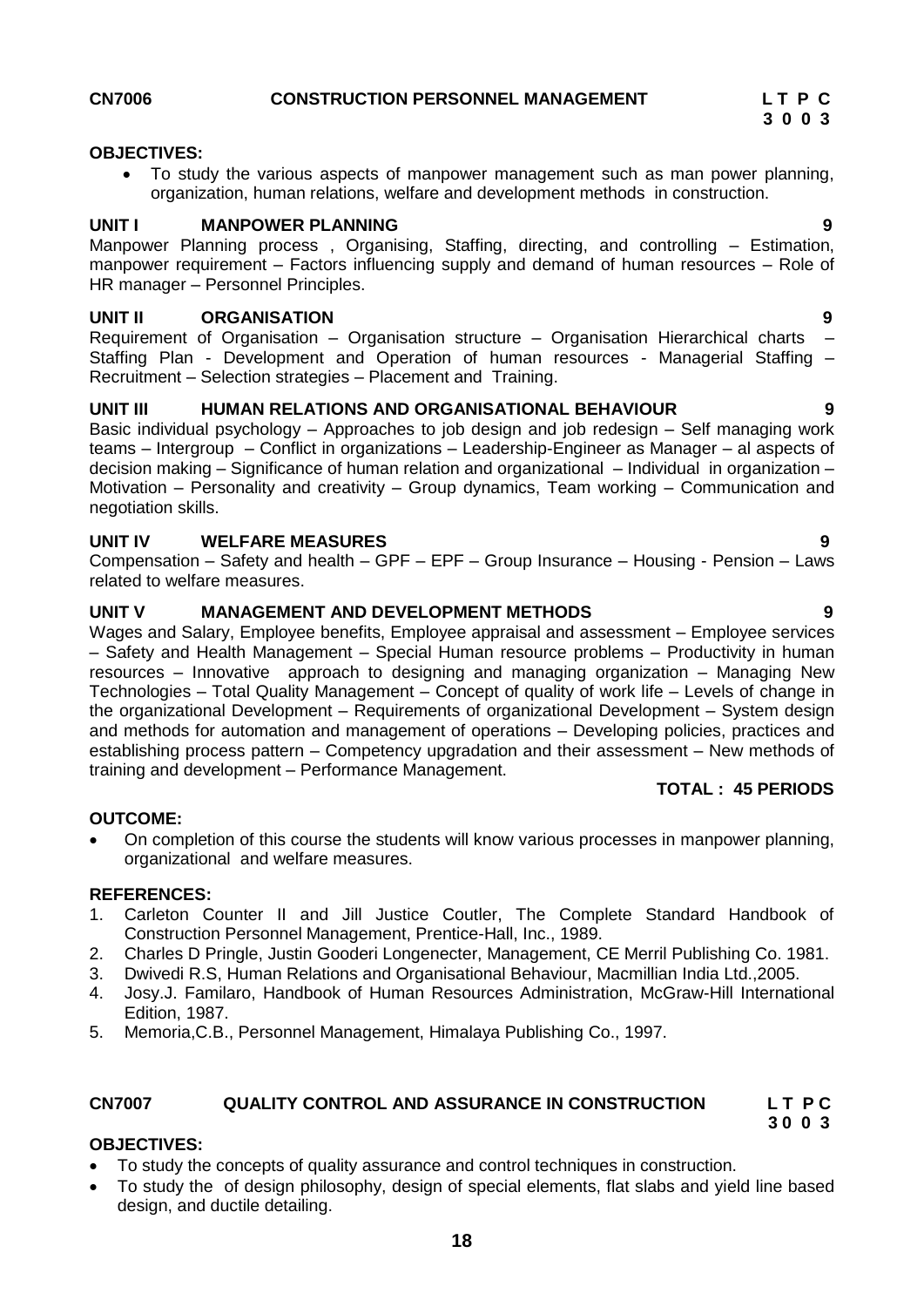### **19**

### **UNIT I QUALITY MANAGEMENT 9**

Introduction – Definitions and objectives – Factors influencing construction quality – Responsibilities and authority – Quality plan – Quality Management Guidelines – Quality circles.

### **UNIT II QUALITY SYSTEMS 9**

Introduction - Quality system standard – ISO 9000 family of standards – Requirements – Preparing Quality System Documents – Quality related training – Implementing a Quality system – Third party Certification.

### **UNIT III QUALITY PLANNING 9**

Quality Policy, Objectives and methods in Construction industry - Consumers satisfaction, Ergonomics - Time of Completion - Statistical tolerance – Taguchi's concept of quality – Codes and Standards – Documents – Contract and construction programming – Inspection procedures - Processes and products – Total QA / QC programme and cost implication.

### **UNIT IV QUALITY ASSURANCE AND CONTROL 9**

Objectives – Regularity agent, owner, design, contract and construction oriented objectives, methods – Techniques and needs of QA/QC – Different aspects of quality – Appraisals, Factors influencing construction quality – Critical, major failure aspects and failure mode analysis, – Stability methods and tools, optimum design – Reliability testing, reliability coefficient and reliability prediction.

### **UNIT V QULAITY IMPROVEMENT TECHNIQUES 9**

Selection of new materials – Influence of drawings, detailing, specification, standardization – Bid preparation – Construction activity, environmental safety, social and environmental factors – Natural causes and speed of construction – Life cycle costing – Value engineering and value analysis.

### **TOTAL : 45 PERIODS**

### **OUTCOME:**

 On completion of this course the students will be able to know the quality control aspects in planning, systems, management, assurance and improvement techniques.

### **REFERENCES:**

- 1. Hutchins.G, ISO 9000 : A Comprehensive Guide to Registration, Audit Guidelines and Successful Certification, Viva Books Pvt. Ltd., 1994.
- 2. James, J.O' Brian, Construction Inspection Handbook Total Quality Management, Van Nostrand, 1997
- 3. John L. Ashford, The Management of Quality in Construction, E & F.N.Spon, 1989.
- 4. Juran Frank, J.M. and Gryna, F.M. Quality Planning and Analysis, McGraw Hill, 2001
- 5. Kwaku.A., Tena, Jose, M. Guevara, Fundamentals of Construction Management and Organisation, Reston Publishing Co., Inc., 1985.
- 6. Steven McCabe, Quality Improvement Techniques in Construction, Addison Wesley Longman Ltd, 1998.

### <span id="page-18-0"></span>**CN7008 ECONOMICS AND FINANCE MANAGEMENT IN CONSTRUCTION L T P C 3 0 0 3**

### **OBJECTIVES:**

 To study the concepts of Construction Economic and Finance such as comparing alternatives proposals, evaluating alternative investments, management of funds, and management of accounting.

### **UNIT I BASIC PRINCIPLES 9**

Time Value of Money – Cash Flow diagram – Nominal and effective interest- continuous interest . Single Payment Compound Amount Factor (P/F,F/P) – Uniform series of Payments (F/A,A/F,F/P,A/P)– Problem time zero (PTZ)- equation time zero (ETZ). Constant increment to periodic payments – Arithmetic Gradient(G), Geometric Gradient (C).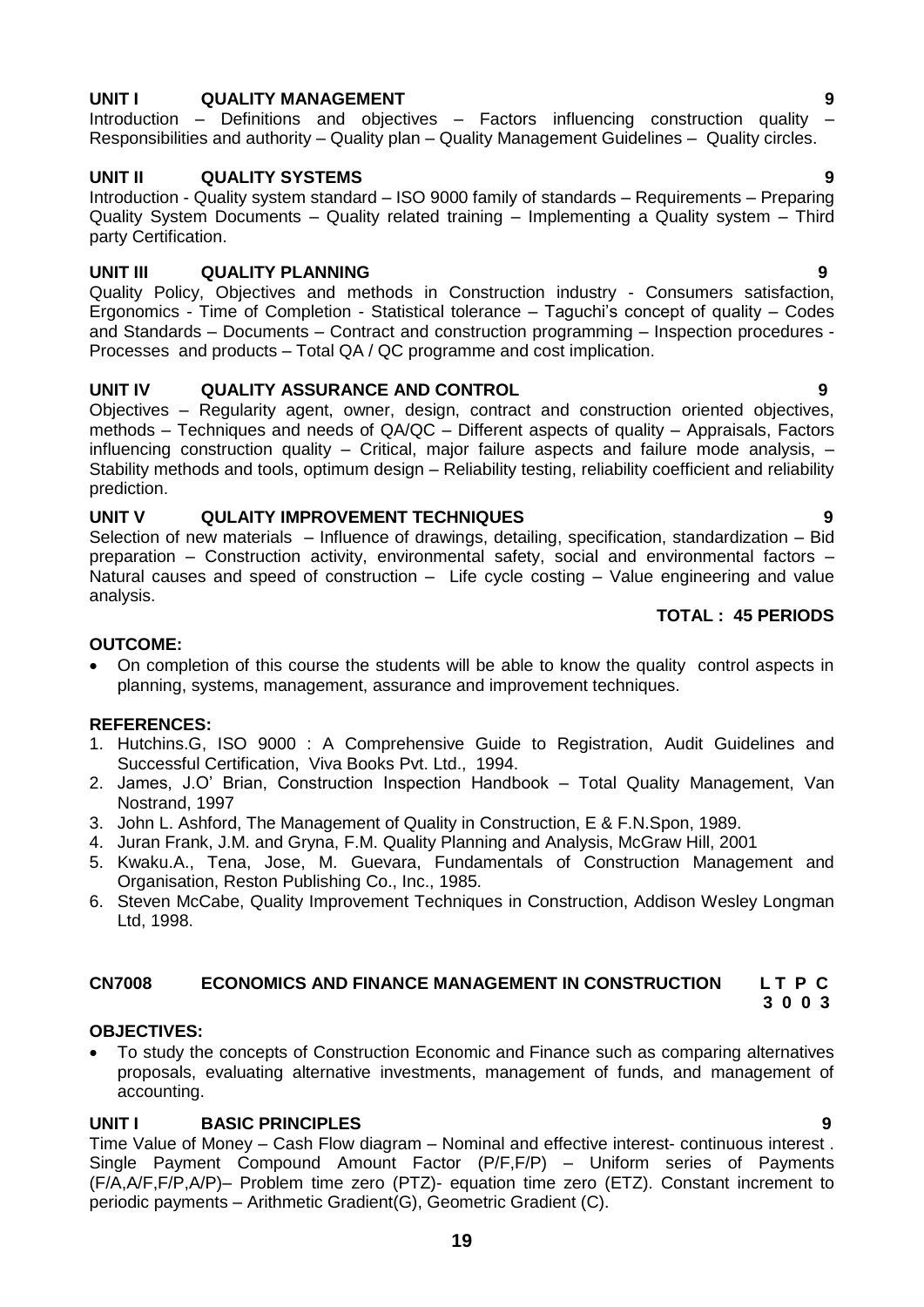### **UNIT II COMPARING ALTERNATIVES PROPOSALS 9**

Comparing alternatives- Present Worth Analysis, Annual Worth Analysis, Future Worth Analysis, Rate of Return Analysis (ROR) and Incremental Rate of Return (IROR)Analysis, Benefit/Cost Analysis, Break Even Analysis.

### **UNIT III EVALUATING ALTERNATIVE INVESTMENTS 9**

Real Estate - Investment Property, Equipment Replace Analysis, Depreciation – Tax before and after depreciation – Value Added Tax (VAT) – Inflation.

### **UNIT IV FUNDS MANAGEMENT 9**

Project Finance – Sources of finance - Long-term and short -term finance, Working Capital Management, Inventory valuation, Mortgage Financing - International financial managementforeign currency management.

### **UNIT V FUNDAMENTALS OF MANAGEMENT ACCOUNTING 9**

Management accounting, Financial accounting principles- basic concepts, Financial statements – accounting ratios - funds flow statement – cash flow statement.

### **TOTAL : 45 PERIODS**

### **OUTCOME:**

 On completion of this course the students will be able to know the concepts in economics and finance in constructions.

### **REFERENCES:**

- 1. Blank, L.T., and Tarquin,a.J (1988) Engineering Economy,4th Edn. Mc-Graw Hill Book Co.
- 2. Collier C and GlaGola C (1998) Engineering Economics & Cost Analysis, 3nd Edn. Addison Wesley Education Publishers.
- 3. Patel, B M (2000) Project management- strategic Financial Planning, Evaluation and Control, Vikas Publishing House Pvt. Ltd. New Delhi.
- 4. Shrivastava, U.K., (2000)Construction Planning and Management, 2<sup>nd</sup> Edn. Galgotia Publications Pvt. Ltd. New Delhi.
- 5. Steiner, H.M. (1996) Engineering Economic principles, 2nd Edn. Mc-Graw Hill Book, New York.

### **CN7009 RESOURCE MANAGEMENT AND CONTROL IN CONSTRUCTION L T P C**

### **OBJECTIVES:**

- To study the management and control of various resources involved in construction.
- To study the effect of resource planning, labour management, material and equipment, time management, and resource allocation and resource leveling in construction.

### **UNIT I RESOURCE PLANNING 9**

Resource Planning, Procurement, Identification, Personnel, Planning for material, Labour, time schedule and cost control, Types of resources, manpower, Equipment, Material, Money, Time.

### **UNIT II LABOUR MANAGEMENT 9**

Systems approach, Characteristics of resources, Utilization, measurement of actual resources required, Tools for measurement of resources, Labour, Classes of Labour, Cost of Labour, Labour schedule, optimum use Labour.

### **UNIT III MATERIALS AND EQUIPMENT 9**

Material: Time of purchase, quantity of material, sources, Transportation, Delivery and Distribution.

Equipment: Planning and selecting by optimistic choice with respect to cost, Time, Source and handling.

<span id="page-19-0"></span> **3 0 0 3**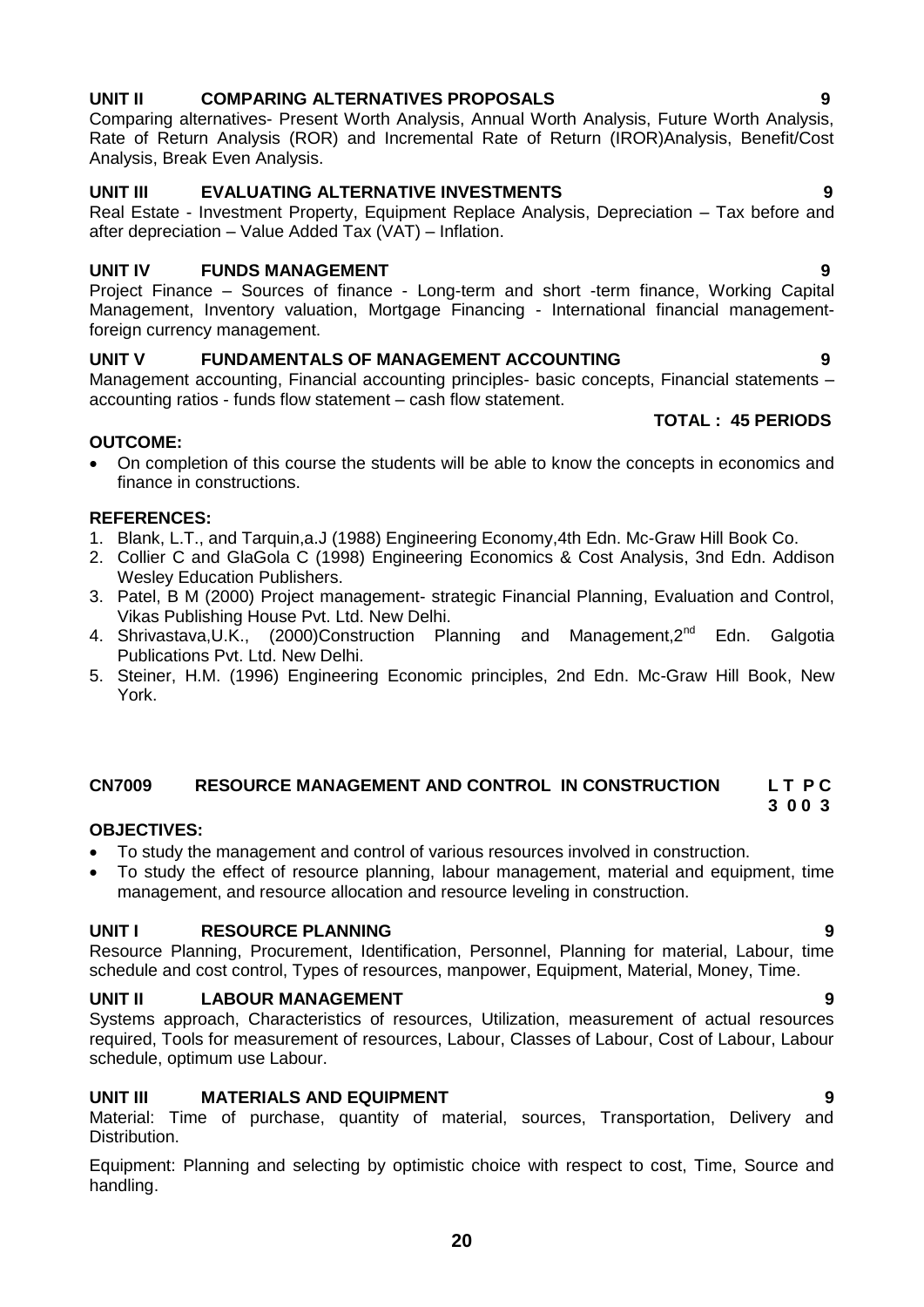### **UNIT IV TIME MANAGEMENT 9**

Personnel time, Management and planning, managing time on the project, forecasting the future, Critical path measuring the changes and their effects – Cash flow and cost control.

### **UNIT V RESOURCE ALLOCATION AND LEVELLING 9**

Time-cost trade off, Computer application – Resource leveling, resource list, resource allocation, Resource loading, Cumulative cost – Value Management. **TOTAL : 45 PERIODS**

### **OUTCOME:**

 On completion of this course the students will be able to know resource planning, management, allocation and resource leveling in construction.

### **REFERENCES:**

- 1. Andrew,D., Szilagg, Hand Book of Engineering Management, 1982.
- 2. Harvey, A., Levine, Project Management using Micro Computers, Obsorne -McGraw Hill C.A.Publishing Co., Inc. 1988. Industry, Granda Publishing Ltd., 1980.
- 3. James.A., Adrain, Quantitative Methods in Construction Management, American Elsevier Publishing Co., Inc., 1973.
- 4. Oxley Rand Poslcit, Management Techniques applied to the Construction Industry, Granda Publishing Ltd., 1980.

<span id="page-20-0"></span>

| <b>CN7010</b> | <b>PROJECT SAFETY MANAGEMENT</b> | LTPC |
|---------------|----------------------------------|------|
|               |                                  | 3003 |

### **OBJECTIVES:**

- To study and understand the various safety concepts and requirements applied to construction projects.
- To study the of construction accidents, safety programmes, contractual obligations, and design for safety.

### **UNIT I CONSTRUCTION ACCIDENTS 9**

Accidents and their Causes – Human Factors in Construction Safety – Costs of Construction Injuries – Occupational and Safety Hazard Assessment – Legal Implications.

### **UNIT II SAFETY PROGRAMMES** 9

Problem Areas in Construction Safety – Elements of an Effective Safety Programme – Job-Site Safety Assessment – Safety Meetings – Safety Incentives.

### **UNIT III CONTRACTUAL OBLIGATIONS 9**

Safety in Construction Contracts – Substance Abuse – Safety Record Keeping.

### **UNIT IV DESIGNING FOR SAFETY 9**

Safety Culture – Safe Workers – Safety and First Line Supervisors – Safety and Middle Managers – Top Management Practices, Company Activities and Safety – Safety Personnel – Sub contractual Obligation – Project Coordination and Safety Procedures – Workers Compensation.

### **UNIT V OWNERS' AND DESIGNERS' OUTLOOK 9**

Owner's responsibility for safely – Owner preparedness – Role of designer in ensuring safety – Safety clause in design document.

### **OUTCOME:**

 On completion of this course the students will be able to know various constructions safety concepts.

**TOTAL : 45 PERIODS**